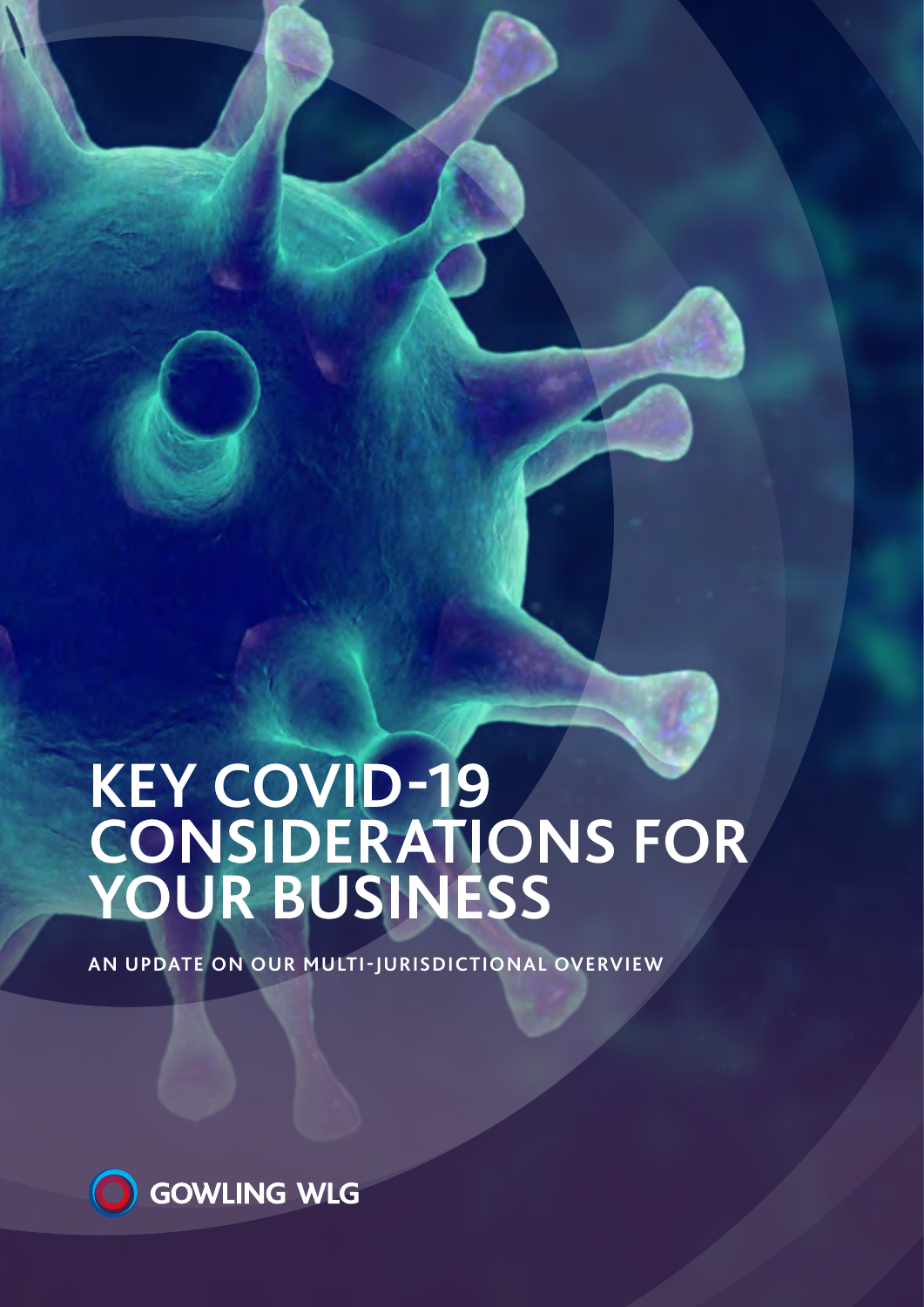

### **CONTENTS**

| <b>ENGLAND AND WALES</b> | 1              |
|--------------------------|----------------|
| <b>FRANCE</b>            | $\overline{4}$ |
| UNITED ARAB EMIRATES     | 6              |
| <b>RUSSIA</b>            | 9              |
| <b>SINGAPORE</b>         | 11             |
| <b>CHINA</b>             | 13             |
| <b>CANADA</b>            | 14             |
| <b>KEY CONTACTS</b>      | 17             |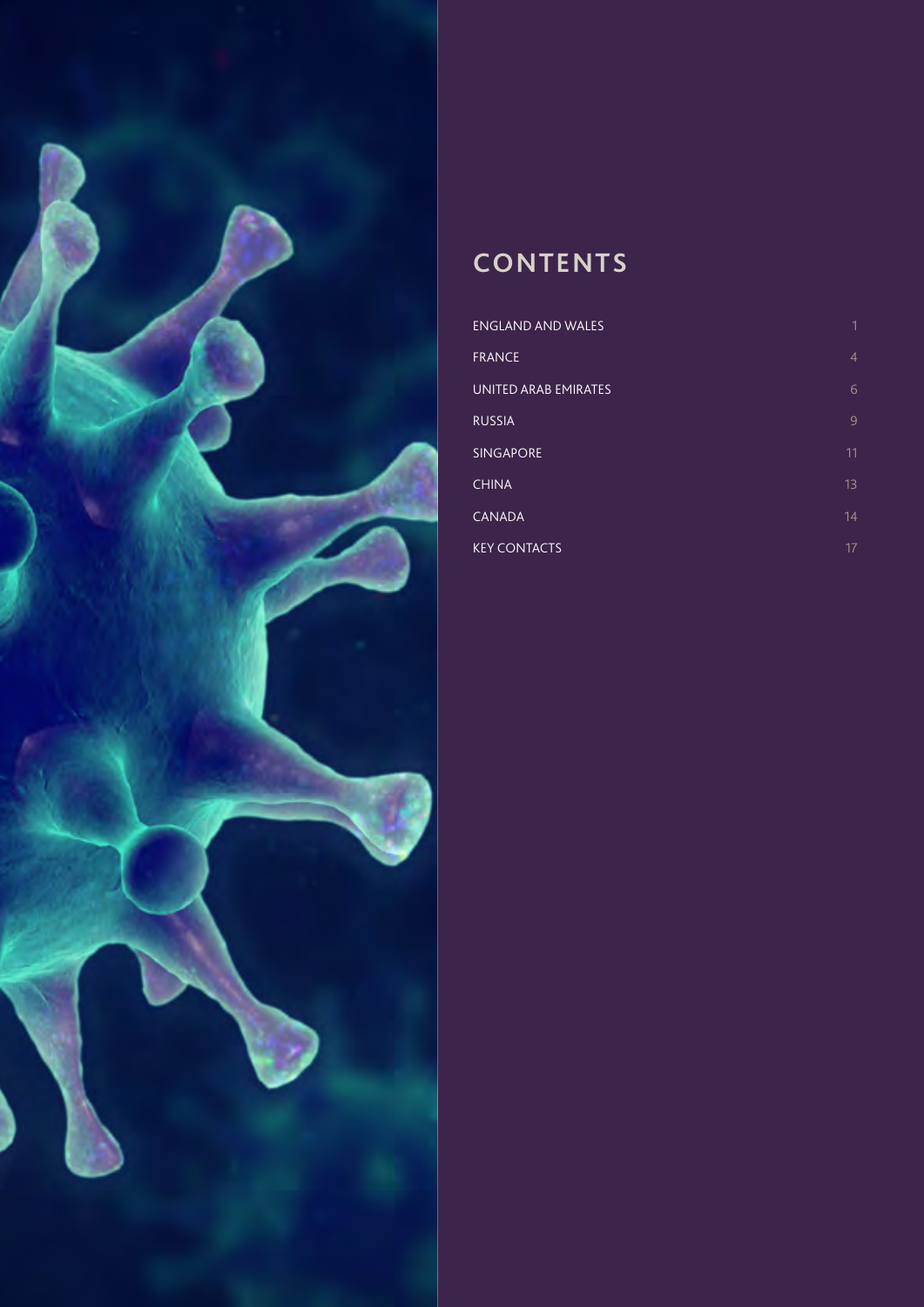### <span id="page-2-0"></span>**ENGLAND AND WALES**

#### **CONTRACTS**

Both COVID-19 itself and the severe financial impact the virus and associated lockdown has had on the UK economy, have led not only to a large number of UK businesses re-examining the contractual terms on which they do business but also to a spike in disputes. Some matters which have been prominent in current disputes, and which are therefore key considerations for business both in looking at their existing contracts and planning for the future, include the following:

- **•** What termination provisions do they have in their contracts? Do these include robust provisions that will allow for termination/ renegotiation in the event of a counterparty suffering an insolvency event or being financially weakened such that it is unable to perform its obligations as anticipated? For supply contracts, recent insolvency reforms (see section opposite) may make terminating a contract where a supplier is insolvent much harder.
- **•** Has a force majeure clause been included? Will COVID-19 itself as an event constitute a force majeure event enabling a party to terminate and/or claim relief? Is a party able to invoke the doctrine of frustration to terminate a contract?
- **•** What insurance protection is available and do policy terms seek to exclude pandemics? Will the economic impact of COVID-19 be covered and how is that changing as the Government increasingly opens up the UK economy?
- **•** For joint ventures and other business partnerships, what are the contractual consequences of one party suffering financial difficulties? This might often include a right for the 'innocent' party to buy out the 'guilty' party but is exercising that right either desirable or affordable? That will be a question both of the contract and circumstances.

If you are considering your options under an existing contract, including the impact of force majeure; are about to enter into a new significant arrangement or would simply like to review your standard form contracts to ensure they include robust protections to cover future unprecedented circumstances, our commercial specialists would be delighted to assist.

#### **INSOLVENCY & DIRECTORS' DUTIES**

The Government has identified a risk of large-scale corporate insolvencies of what are, in the long term, many otherwise viable businesses. Accordingly, the Government has launched a number of initiatives to give companies vital breathing space to help stave off short-term insolvency risks. The Corporate Governance and Insolvency Act 2020 incorporates a range of insolvency reforms (both temporary and permanent), including:

- **•** a temporary suspension of the wrongful trading regime and protecting directors from personal liability;
- **•** a new insolvency process that allows a company's directors to retain control of the company, albeit scrutinised by an insolvency practitioner 'monitor';
- **•** a moratorium from a company's creditors for 20 business days (extendable in certain circumstances) where there is a reasonable chance that it cannot pay its debts but where a moratorium could facilitate a reasonable prospect of a rescue;
- **•** restrictions on winding up petitions and statutory demands being effectively issued for a period of time;
- **•** in certain circumstances, changes to allow restructuring related schemes of arrangements to be sanctioned by a court even if they have not met the usual creditor majority thresholds; and
- **•** changes to supply contracts that would prevent a supplier terminating a supply contract on a customer's insolvency.

The new regime may offer important breathing space for businesses, but, as this is brand new legislation, obtaining professional advice is of paramount importance. Our restructuring and insolvency specialists can assist you in navigating these challenging times.

#### **Directors' duties**

For directors of a business that may be facing financial difficulties, save in respect of wrongful trading, core directors' duties remain unchanged. It should be noted that breaches of duty can attract personal liability even with the relaxation of wrongful trading rules.

When seeking further capital, directors must consider the interests of the company's shareholders or, where the company is in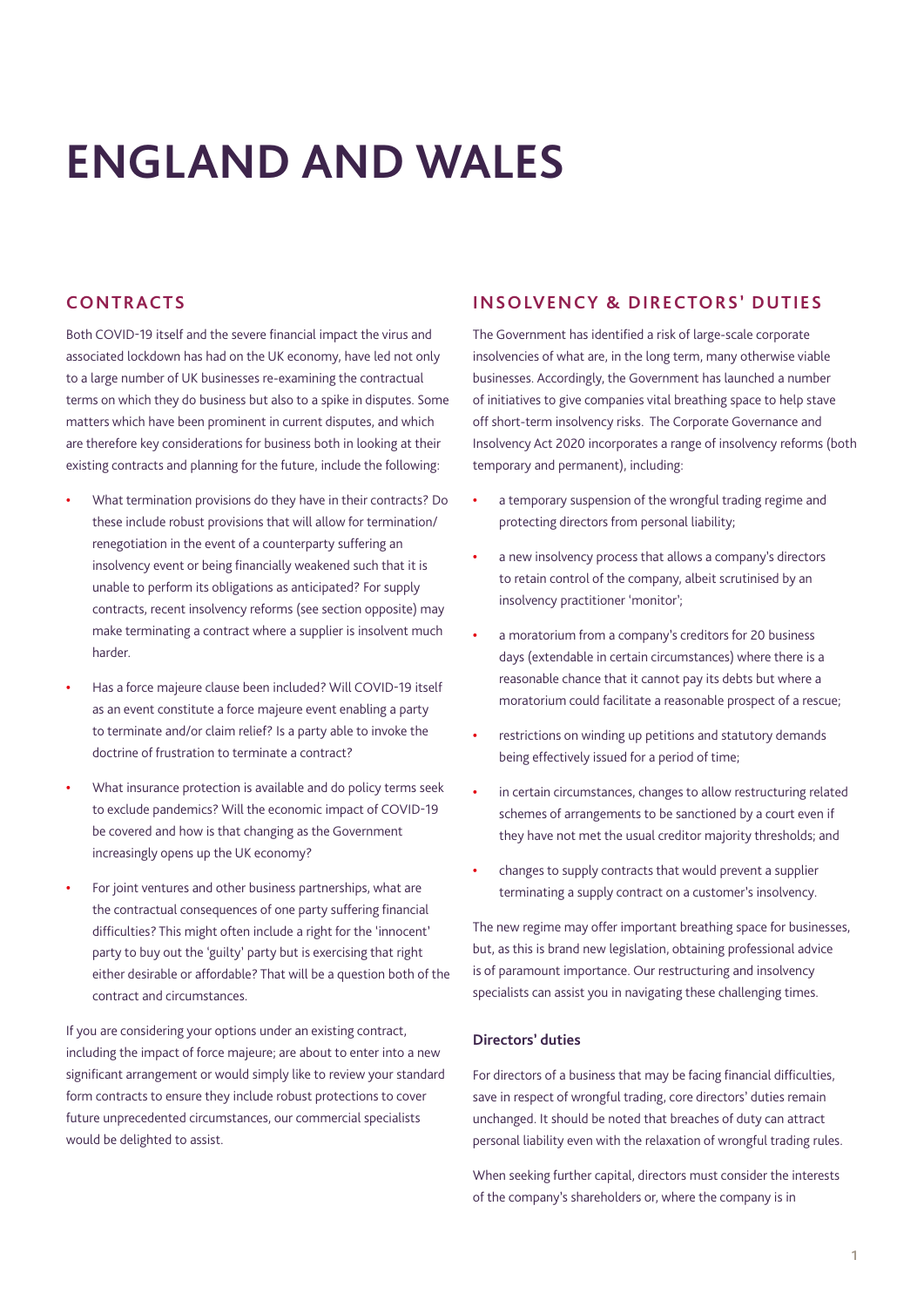distress, the interests of its creditors as a whole. This is a tricky and subjective area and so any company that faces the threat of insolvency should proceed with caution before any decisions or steps are taken, especially with regard to additional borrowing and providing assurances to lenders; paying intra-group dividends or other transactions with affiliated entities. It is of critical importance that companies in this position obtain regular advice as their situation evolves. Our team of corporate, restructuring and insolvency specialists are ideally placed to help steer businesses through these sometimes turbulent situations.

#### **GOVERNMENT ECONOMIC SUPPORT**

The Government has presided over a gradual reopening of the economy with most sectors now operating in some way and a road map to 'get back to (a new) normal' by December. However, reopening in many sectors has not meant a return to how things were before. Consumer-facing businesses that were closed or moribund face particular challenges. Recognising this, Government is seeking to stimulate trade for those businesses whilst boosting consumer confidence generally. The recent Summer Statement delivered by the Chancellor was devoted to this objective. Headline measures introduced by the Government have included:

- **•** a temporary (until January 2021) VAT cut from 20% to 5% for the hospitality and tourism sectors on food, accommodation, attractions etc. Note that there is no obligation on businesses to pass this on to their customers;
- **•** a job retention bonus (see Employment section overleaf);
- **•** job creation and apprenticeship schemes (see Employment section overleaf);
- **•** increases in infrastructure spending, including green measures like a commitment to decarbonise Government buildings and schemes to support householders with the costs of adopting energy-saving home improvements;
- **•** a temporary (until March 2021) cut in stamp duty payable by buyers of residential (not commercial) property in England such that no stamp duty is payable on transactions up to £500,000, to boost demand in the housing market and construction; and
- **•** a 'help out to eat out' voucher scheme where the Government will pay up to 50% of the costs of meals (up to a maximum of £10 per diner) in participating restaurants in August.

Other relevant measures, beyond the Summer Statement, recently announced by the Government include:

**•** making the wearing of facemasks compulsory on public transport and in shops, which is designed as both a COVID-19 protection measure and to encourage shoppers to feel safe visiting traditional 'bricks and mortar' retailers;

- **•** a change of emphasis towards employers, rather than the Government, determining whether, when and how employees should return to work in their normal working environment as opposed to working from home; and
- **•** a broader roadmap towards a return to the 'new normal' and an end to social distancing restrictions by December 2020.

In addition, large financial support schemes announced at the height of the COVID-19 outbreak remain in place, including:

- **•** COVID-19 Corporate Financing Facility the Bank of England is buying short-term debt in the form of 'commercial paper' in investment grade companies other than financial companies, (including those with foreign incorporated parents with a material business in the UK) and those that can demonstrate sound prior financial health. It is intended that this facility will be in place for at least 12 months;
- **•** Coronavirus Business Interruption Loan Scheme larger and SME variants can access this financing scheme to borrow up to 25% of turnover (large companies) or up to £5 million (SMEs). Large companies borrowing more than £50 million will be subject to certain restrictions on dividends, executive pay and buy backs. For SMEs, the Government will cover the first 12 months of interest payments and fees. Schemes to run until October;
- **•** £500 million Future Fund for high-growth equity financed companies who can obtain between £125,000 and £5 million in convertible debt funding from the Government where private investors at least match this commitment. The scheme is currently scheduled to run until the end of September 2020; and
- **•** a raft of other measures such as deferral of VAT payments, business rates relief and grants focussed on R&D intensive SMEs and badly affected sectors like retail and hospitality.

Our Banking and Finance Team can advise further on the eligibility requirements and application processes for each of these schemes.

#### **EMPLOYMENT**

The Government has confirmed that the Coronavirus Job Retention Scheme (furlough), in which an estimated 9 million UK workers have participated, will not be extended. Changes since 1 July have seen the scheme closed to new entrants and given employers the flexibility to bring furloughed staff back to work part-time while still receiving furlough payments. CJRS will gradually be tapered off: support payments will reduce each month between July and October until the scheme ends on 31 October.

There has been extensive commentary predicting a surge in unemployment to coincide with the end of furlough (furlough having been said to allow employers to put off redundancies that they would otherwise have been made). Some large employers, particularly in **2**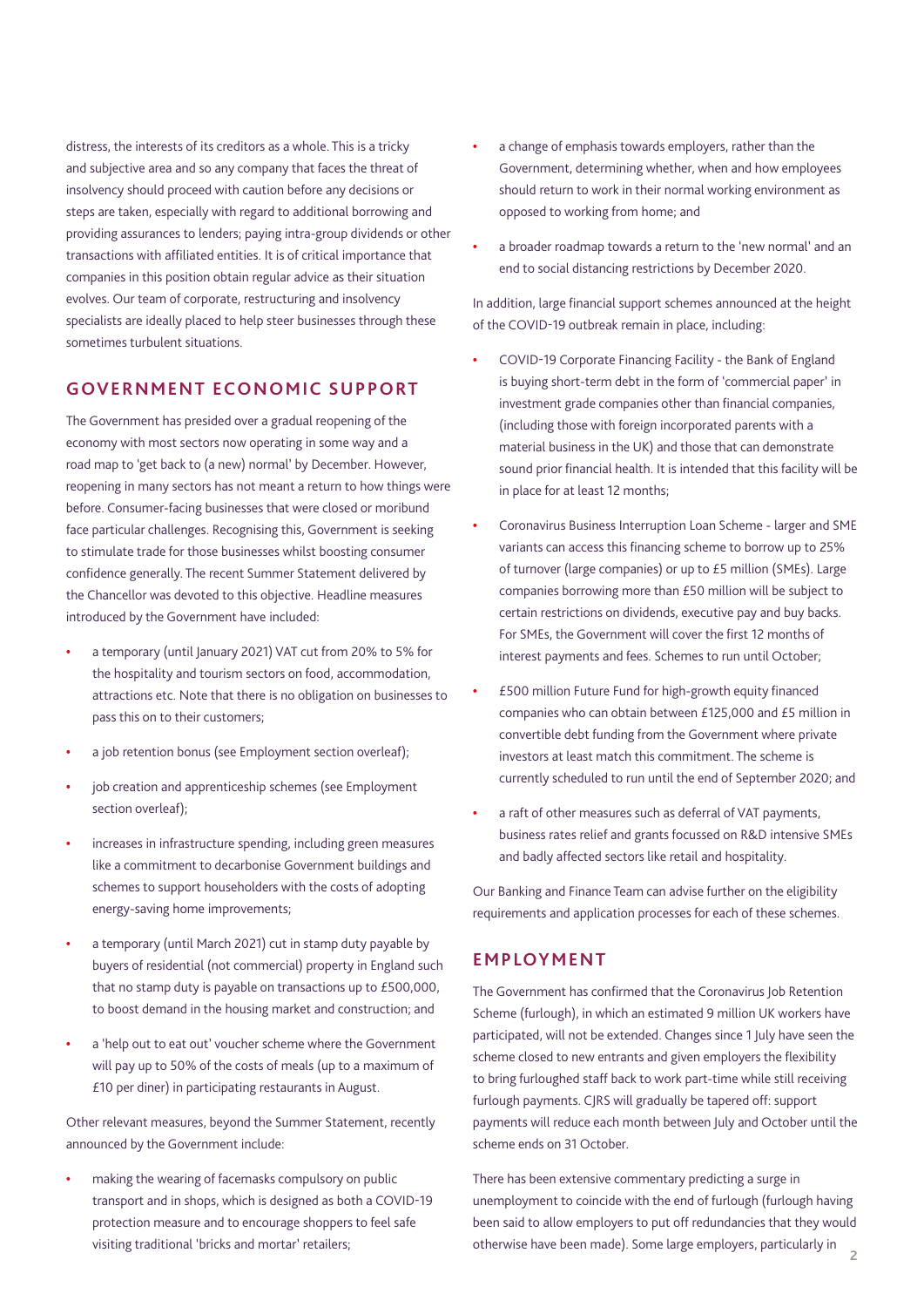the worst affected sectors like aviation, hospitality and retail have already announced significant closures and redundancies.

To try to counteract this, the Government is continuing to support both the wider economy and the labour market. See previous page for broader measures taken but, specifically on employment:

- **•** a new, job retention bonus where employers will be paid £1,000 for each furloughed employee that returns to work following the end of furlough and remains employed until at least 31 January 2021;
- **•** a kickstart six month job creation scheme which will see the Government funding salaries of employees aged 16-24 starting a new job which provides training and support, up to the level of the national minimum wage, for a maximum of 25 hours a week; and
- **•** a significant expansion of apprenticeship opportunities funded directly by the Government.

Employers have broadly welcomed the changes.

Employers have faced new challenges as the economy has emerged from lockdown and employers have reopened or considered reopening workplaces, including:

- **•** new health and safety requirements (which have often involved significant additional cost or which entail reduced productivity) such as adopting COVID-19 control measures like social distancing, reduced access to communal areas etc. to minimise the spread of the virus and maintain a safe environment for employees (as well as additional health and safety measures for customer-facing businesses such as retail and hospitality);
- **•** the onus being placed on employers that have until now had staff working from home to determine whether, when and how such employees can or should return to their normal place of work;
- **•** accommodating more and more varied requests for flexible working than previously (often driven by childcare issues as most children will not return to school until September); and
- **•** extra caution needed in the operation of more conventional employee relations matters given the fluid and uncertain nature of the regulatory and social environment.

In these rapidly changing times, our employment specialists will keep up with developments and they are ideally placed to advise you on managing the impact of the end of furlough, and any other matters affecting your business as employees begin to return to the workplace.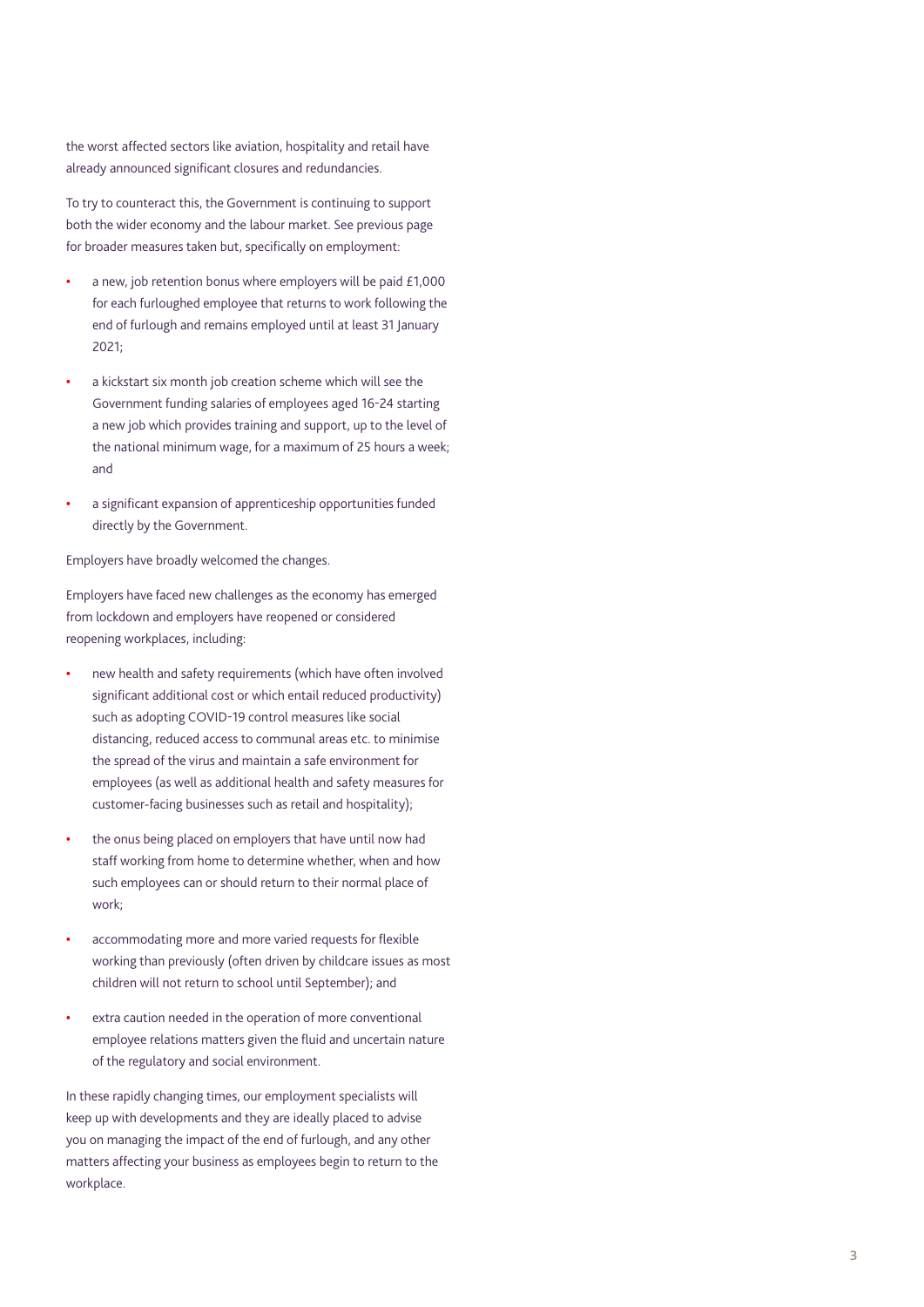### <span id="page-5-0"></span>**FRANCE**

#### **CONTRACTS**

At the beginning of the COVID-19 crisis in France, the French Government set out a series of interim rules on general contract law, notably in relation to suspension of sanctions applicable to a party in breach of contract and regarding the means of terminating or renewing contracts (Order 2020-306 of 25 March 2020).

As France has been gradually coming out of lockdown, this socalled "protection period", which ran from 12 March 2020, has now terminated as at 23 June 2020. As a result, parties to private law contracts can generally recommence their enforcement. However, time periods that became suspended during the protection period, recommence as of 23 June.

Our Contracts team can also advise you, on a case-by-case basis, whether the COVID-19 outbreak can justify:

- **•** termination, suspension or adjustment of your contract based on force majeure or Orders No. 2020-306 or No. 2020-316; or
- **•** renegotiation of your contract based on hardship, in the event of a change in circumstances unforeseeable at the time of the execution of the contract making its performance excessively onerous for a party that did not agree to assume such risk.

In all likelihood, there will be a series of litigations following the end of the protection period, in which the courts will be asked to take very difficult decisions as to the applicability of the above legal principles. Indeed, as several of these principles were only introduced into French law in 2016, the case law is likely to be substantially developed as a result of the COVID-19 crisis. There is likely to be uncertainty, therefore, in bringing legal proceedings, and our Contracts team can advise on the risks of bringing proceedings and the opportunity to reach negotiated settlements.

#### **INSOLVENCY & DIRECTORS' DUTIES**

The initial measures at the beginning of the crisis were set out in Order No. 2020-341 of 23 March 2020 which modified the provisions of the Commercial Code on insolvency proceedings by:

**•** stipulating that the test of a company's "insolvency" ("cessation des paiements") is assessed as at the date of 12 March 2020 until 23 August 2020, thus temporarily modifying the general rule on corporate officers to file for a judicial recovery or

liquidation proceeding or a conciliation proceeding within 45 days of the insolvency and preventing creditors from petitioning the court for the commencement of a judicial recovery or liquidation proceeding;

- **•** extending conciliation proceedings in progress; and
- **•** increasing the duration of the so-called observation period or plan of safeguard/recovery proceedings as well as the period of liquidation proceedings.

Subsequent changes, and notably the Order No. 2020-596 of 20 May 2020, have reinforced the above measures to assist companies in difficulty and to avoid the courts becoming clogged-up by a large number of cases. The main additional measures are as follows.

- **•** The power of auditors, up until 31 December 2020, to alert the President of the Commercial Court where it appears that the adoption of immediate measures have become urgent and the corporate officers refuse to propose appropriate measures.
- **•** Reinforcement of measures (for example, conciliation proceedings are extended to a 5-months period where they were terminating by 23 August 2020).
- **•** Facilitation and acceleration in adopting measures within insolvency proceedings.
- **•** Possible extension of up to 2 years of safeguard or recovery measures that were under threat from the consequences of COVID-19.

The above is a summary of the main measures taken and our Insolvency team is at your disposal to advise on legal obligations and strategies for companies facing financial difficulties.

#### **GOVERNMENT ECONOMIC SUPPORT**

From the outset of the COVID-19 crisis, the French Government set up the following measures to assist French businesses:

**•** French businesses that were not previously in difficulty can seek State-guaranteed loans for up to (as a general rule) 25% of their 2019 turnover. For businesses with less than 5,000 employees and less than 1.5 billion EUR turnover, the State guarantees 90%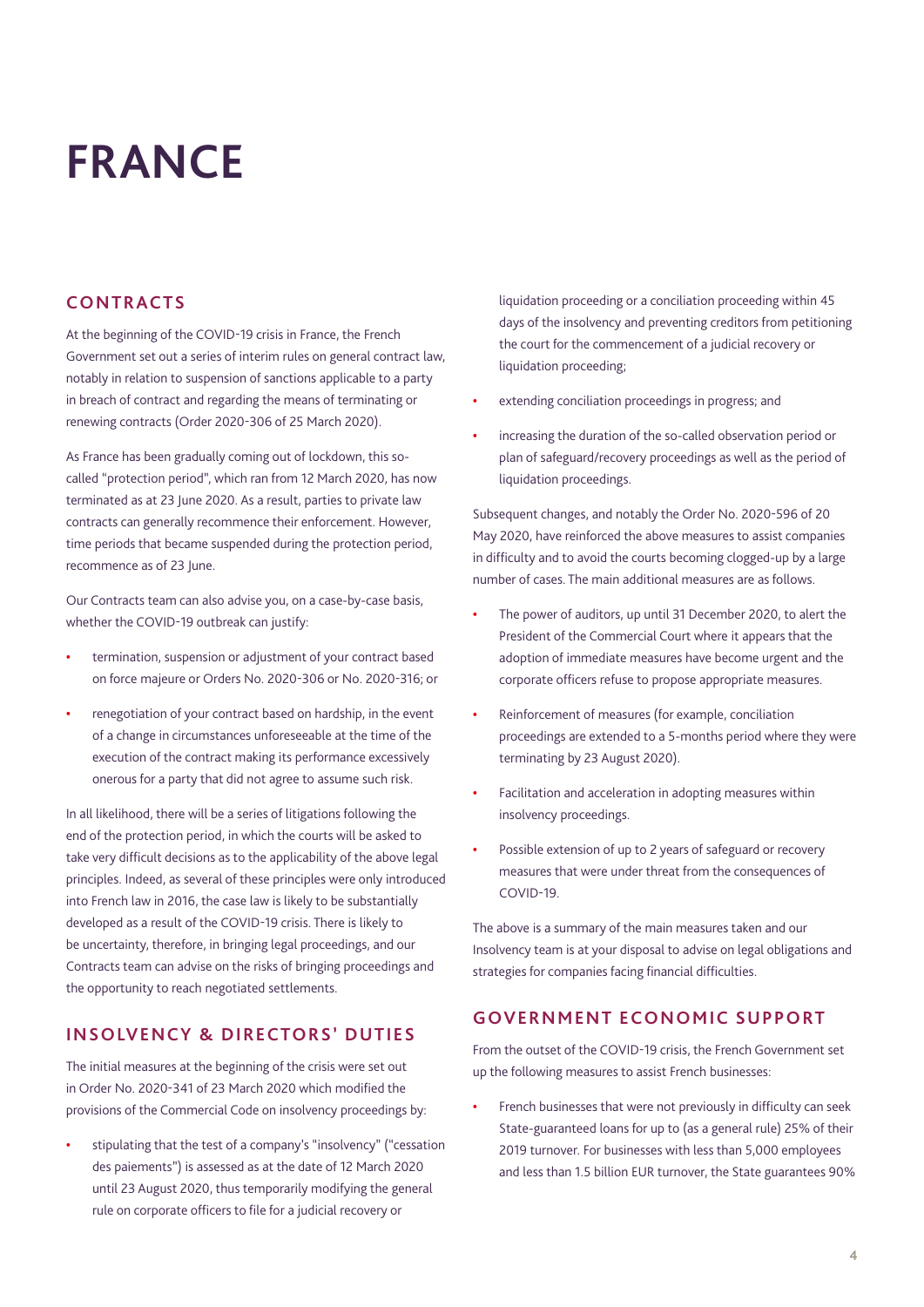of the loan and the bank cannot ask for additional guarantees or collateral except credit life/disability insurance.

- **•** BPIFrance Financement makes available a number of special credit facilities.
- **•** Most banks will accept postponements to capital repayments or finance lease rents given the protection given to borrowers by Order No. 2020-306.

A Decree of 12 June 2020 (No. 2020-712) set out additional aid and support measures for businesses whose cash flow have been damaged during the crisis. In particular, the Decree institutes a system for making reimbursable cash advances and loans at favourable interest rates to small and mid-size companies which have not been able to find financing solutions through their bank or private financers. As with the initial system above, BPIFrance Financement has been given the responsibility of the operational management of these state aids.

Our Banking and Finance Team can advise further on the eligibility requirements and application processes for each of these schemes.

#### **EMPLOYMENT**

Of all the areas in French law affected by the COVID-19 crisis, none is more impacted than employment law. Not only is emphasis being placed by the Government on safeguarding employment but the obligation of French employers to provide safe working conditions for their employees has required a series of measures to be implemented to protect the work place. As France goes back to work, these measures are of crucial importance for the future of the economy and public health.

Initially, at the beginning of the crisis, French employers had to consider a series of measures including the following:

- **•** Implementation of a partial working scheme (principles, procedure, justification of the request etc.).
- **•** COVID-19 sick leave regime (parent of a child under 16, high-risk employees, etc.).
- **•** Employer's obligations relating to the employees' health.
- **•** Obligations related to the implementation of home working.
- **•** Return to work: assistance with employee representative bodies, action plan and measures put in place to protect employees' health and safety.
- **•** Collective performance agreement: assistance in negotiating with unions or other employee representatives at company level to organise working time, wages as well as the terms

and conditions for the internal professional and geographical mobility of employees 'to meet the needs related to the operation of the company or to safeguard or develop employment'.

- **•** Possibility to unilaterally require or change "RTT" (additional paid leave) dates or deferred vacation pay.
- **•** Derogation from regulation relating to working time, weekly rest periods and Sunday rest for companies in strategic sectors.

The above measures have been complemented by the enacting of the Law of 10 June 2020 relating to the health crisis.

Our Employment team is at your disposal to advise on all aspects of French employment law linked to the COVID-19 crisis, bearing in mind that the Law of 10 June 2020 contains significant provisions regarding employment law including:

- **•** new rules to adapt partial working time to various sectors of activity and category of employees;
- **•** the possibility for collective agreements to compensate loss of remuneration linked to partial activity by the payment or gift of rest days or holidays;
- **•** possibility to liberalise the use of fixed-term employment contracts and interim employment up to 31 December 2020;
- **•** extension of the mandates of certain employee representatives that would otherwise have terminated between 12 March and 31 July 2020; and
- **•** extension of certain working authorisations for foreigners.

Our team is available to advise you on the full range of measures being implemented.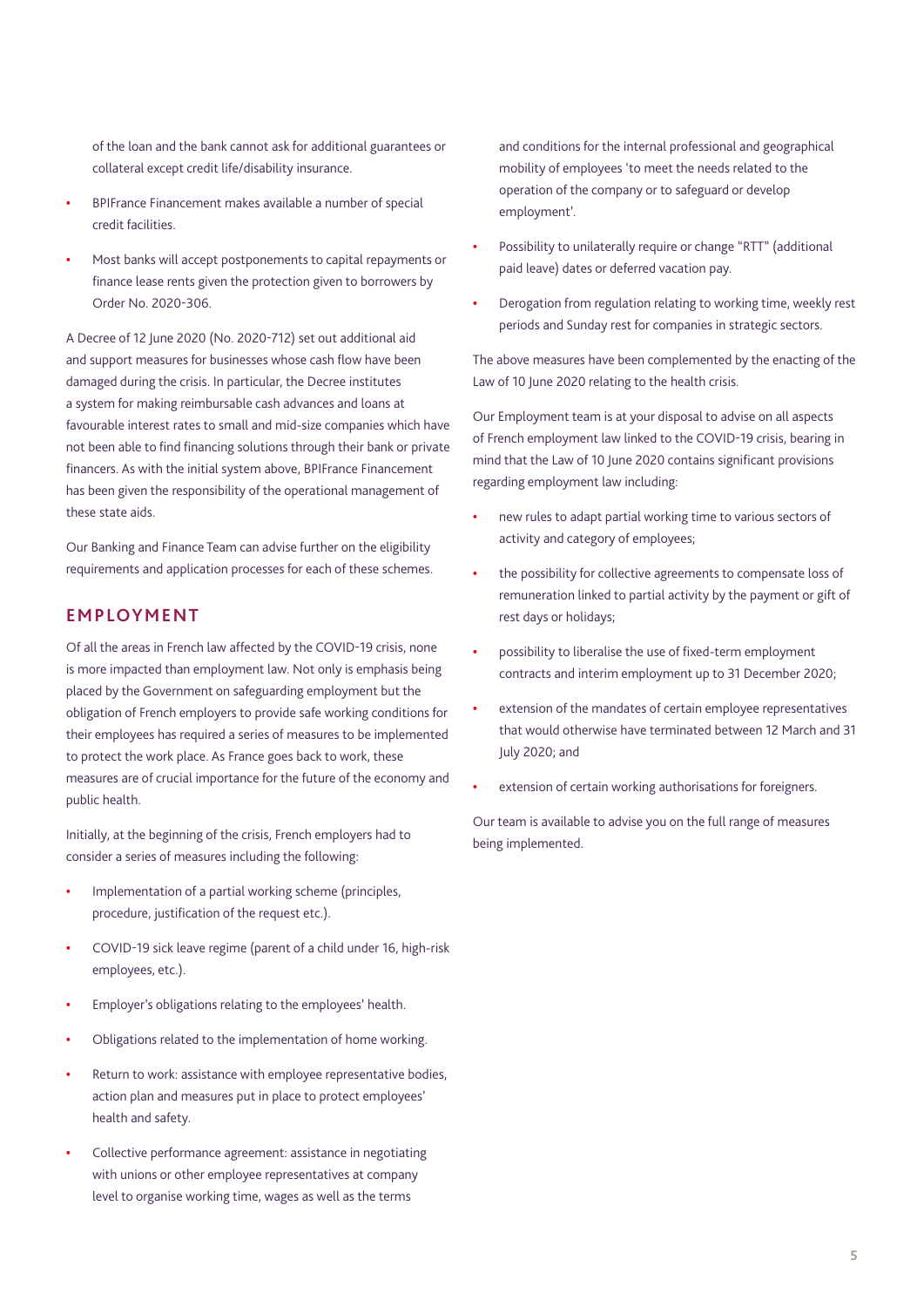### <span id="page-7-0"></span>**UNITED ARAB EMIRATES**

#### **CONTRACTS**

The key challenge arising for businesses operating in the UAE as we enter the post lockdown period is a squeeze on liquidity and excessive delays in the flow of payments across the supply chain. This has had a dramatic effect on business conditions even to the extent that it threatens businesses with insolvency. In some instances, payment delays can be attributable to temporary suspensions to the performance of contracts meaning payment can only be released once performance is completed. This is most relevant in the construction sector where the performance of construction work on site may have been abandoned or postponed pending the release of restrictions on labour movement and work permits. Now that those restrictions are being relaxed, we anticipate performance of contracts to re-commence and pressure on the supply chain to ease. Despite this, it is important all businesses keep their operations (and debtor days) under scrutiny and adopt a strict strategy for contract management in the UAE. This strict strategy should include the following:

- **•** Analysis of any causes of force majeure (or other reasons for delay in performance) and agreement with contract counterparties as to the remedy of such force majeure including the extent of delay and increased costs (if any).
- **•** If the partial payment of invoices is not in dispute, creditors should demand payment of such undisputed amounts and refer the disputed element to dispute resolution in accordance with the terms of contract or applicable law if no dispute resolution process is in place.

If there are concerns around the credit risk of a customer, businesses need to act swiftly to protect their interests including issuing letters before action (in accordance with court protocol) demanding payment and issuing proceedings for payment in the applicable courts. Given the risk in default, it is also important to consider a strategy for securing payment. This could involve engaging UAE legal counsel to obtain a precautionary attachment over a debtor's assets. Businesses should also consider revising their credit terms and consider obtaining advance payment of any new orders, post-dated cheques (for an amount in excess of AED 200,000) in order to facilitate criminal action should payment not clear and/or request liquidity support in the form of letters of credit or other bank instruments.

For businesses involved in the government sector, government counterparties may be approached with a request to release bid bonds. Where contract works need to be certified by the Government or an independent third party, such third parties should be approached and be asked to expedite payment of monies due to contractors.

Both the Abu Dhabi and Dubai Governments have announced expedited measures to make payments to contractors and to return financial guarantees.

#### **INSOLVENCY & DIRECTORS' DUTIES**

Given the squeeze on the supply chain and cash-flow, it is likely that UAE based companies will suffer liquidity issues. There is no uniform regime on insolvency in the UAE which addresses insolvency. The laws applicable to non-DIFC and ADGM companies differ from other companies that are governed by the UAE Commercial Companies Law.

Outside of the DIFC and ADGM, the liquidity constraint will cause an insolvency concern if the company has either (i) stopped paying its debts when due for a period in excess of 30 consecutive working days or (ii) its liabilities exceed its assets. In each case, a director of a UAE company is obliged to file for insolvency in the local courts.

Alternatively, a creditor may petition for insolvency if a debt of AED 100,000 (approximately USD 27,200) is overdue by 30 business days.

Directors and managers of companies trading in the UAE should be aware of penalties that can be enforced against them in their personal capacity if a company is declared insolvent. This includes criminal liability in instances where there is:

- **•** a failure to maintain satisfactory financial records that reflect the company's true financial position;
- **•** a failure to supply information on request to a court or trustee;
- **•** a sale of assets at an undervalue to delay the suspension of debt payments or to delay any declaration of insolvency;
- **•** an attempt to hide company property from creditors; or
- **•** a payment to one creditor in preference to others.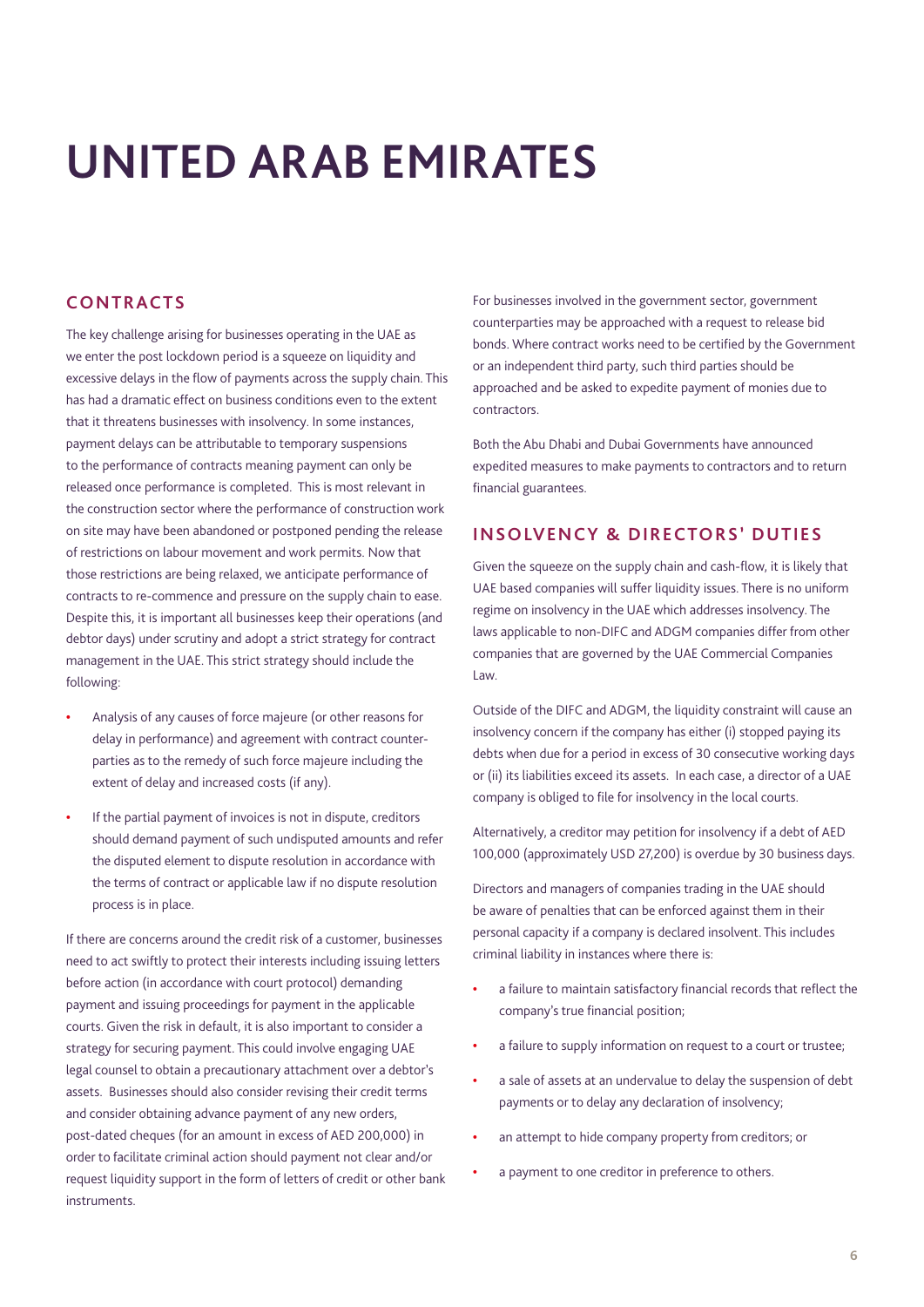Directors (and managers) should also keep a watchful eye on the company's balance sheet as the UAE Commercial Companies Law requires that all companies have assets that are equal to at least 20% of their total liabilities. If the assets fall below this value, then directors and managers can be made jointly or severally liable for all or any part of the outstanding debt of the company. It is important directors inform shareholders of the company's balance sheet position so that measures can be put in place to remedy a negative position.

Within the DIFC and ADGM, the board of a company needs to be mindful of not committing any act of wrongful trading. If there is no reasonable prospect of avoiding insolvency, expenditure by the company should cease or otherwise directors should take prudent steps to minimise the potential loss to the company's creditors based on their knowledge, skill and experience.

The DIFC suspended the wrongful trading provisions in its insolvency regime for a temporary period which expires on 31 July 2020. Directors of DIFC Companies therefore need to exercise enhanced caution when considering expenditure plans as the relief from liability for wrongful trading will no longer be available. The ADGM insolvency regime did not suspend any provisions on wrongful trading, so directors need to maintain caution as has always been the case.

In addition to wrongful trading, the DIFC and ADGM each has insolvency regimes in place to deal with directors' misfeasance and breach of fiduciary duties. A director can be ordered to repay the company any losses suffered and/or make contributions to the company's assets for any shortfall. For example, under the DIFC insolvency regime a director can be liable for concealing or fraudulently removing any property worth over US\$200 or pledging, pawning or disposing of any property obtained on credit which has not been paid for, unless conducted in the ordinary course of business.

#### **GOVERNMENT ECONOMIC SUPPORT**

Government economic support in the UAE has been structured in two ways, (i) encouraging local banks to make funds more accessible to businesses and (ii) reducing the costs of doing business.

The Central Bank, in conjunction with the UAE Government, announced the "Targeted Economic Support Scheme" on 15 March 2020. This scheme aims to provide temporary relief from the payments of principal and interest on loans dues from companies affected by COVID-19. Under the scheme, the federal Government has released AED 50 billion to local banks. The funds are to be made available to UAE businesses. In addition, the Central Bank has released AED 50 billion from the banks' capital maintenance

requirements with the aim that these funds will be distributed in the market.

With regard to reducing the direct costs of business, measures adopted by the Department of Economic Development, the Free-Zone Authorities, private and Government sector property owners still continue to apply reductions on licensing and rental costs. In all cases, business applying for licence renewals should seek to obtain discounts or waivers to their fees based on the policies of the Government authority responsible for licensing their operations. By way of example, the ADGM has announced a deferral of all rental payments and service charges for office tenants throughout 2020 and anticipates a reduction or waiver of all commercial licence fees. The DIFC has deferred payment plans on property purchased in the DIFC and reduced the transfer fee on DIFC property transfers from 5% to 4%.

Other free-zones have announced they will continue to waive fines on expired licences, allow rent payments to be deferred and refund security deposits on real estate leasing and employee visas.

In general, we recommend specific inquiries are made to each licensing department to ensure costs of licensing and rent payments reflect measures announced by the respective free-zone or other Government department.

#### **EMPLOYMENT**

The UAE Ministry of Human Resources & Emiratization and the Dubai International Financial Centre Authority each announced measures that allowed UAE based employers to take preventive steps on a temporary basis to ease the effects of the COVID-19 lockdown.

The measures introduced in the Dubai International Financial Centre ("DIFC") will expire on 31 July 2020. Those measures included allowing employers in the DIFC to make salary cuts without an employee's approval, placing employees on paid or unpaid leave and restricting access to the workplace. From 1 August 2020, any changes to an employee's terms and conditions of employment will require consent and therefore any proposal to continue with these measures will require prior consultation and acceptance by each employee.

With regard to movement of workers back into the work place, it is important to keep under observation information advisory notices issued by the Supreme Committee of Crisis and Disaster Management Recovery in Dubai, the Federal Government authorities and the respective free-zone departments.

The UAE Government has announced that government sector employees will lead the way with respect to returning to work, with 100% capacity expected by mid-June 2020. The private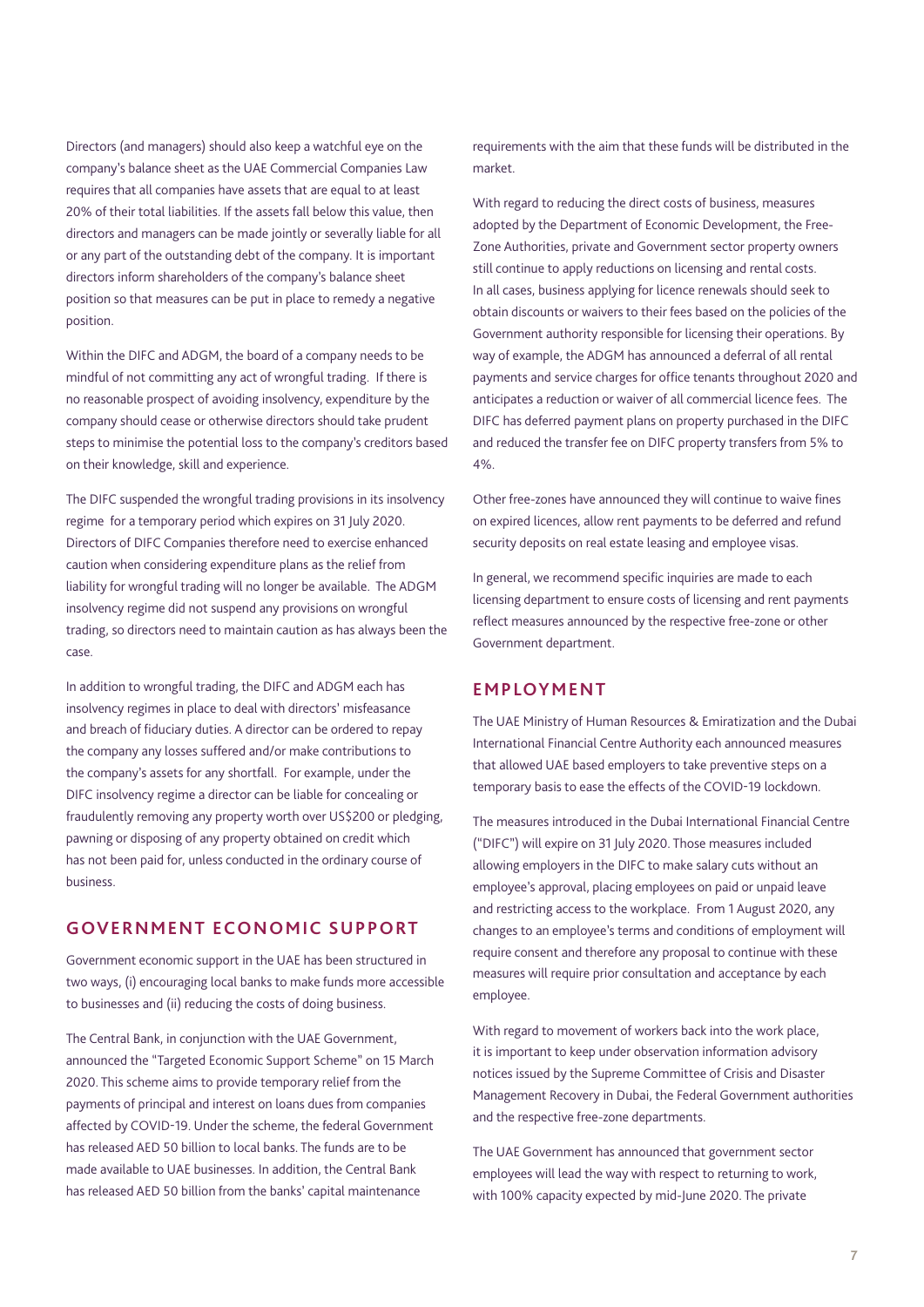sector may now follow this rule. However, it remains the case that social distancing must take place and employees wear face masks. Employers are advised to undertake a risk assessment before opening the work place and to re-arrangement office and work place layouts to ensure social distancing can the place.

Immigration policies are currently subject to change on a day-today basis. The sponsorship of employees from overseas has always required prior approval of the UAE immigration authorities but in light of COVID -19 more stringent measures have been put into place which restricts the entry of employees from overseas countries. Prior to making an application for an entry visa for new employees, companies should consult the immigration authorities to be sure an entry visa and work permit will be allowed.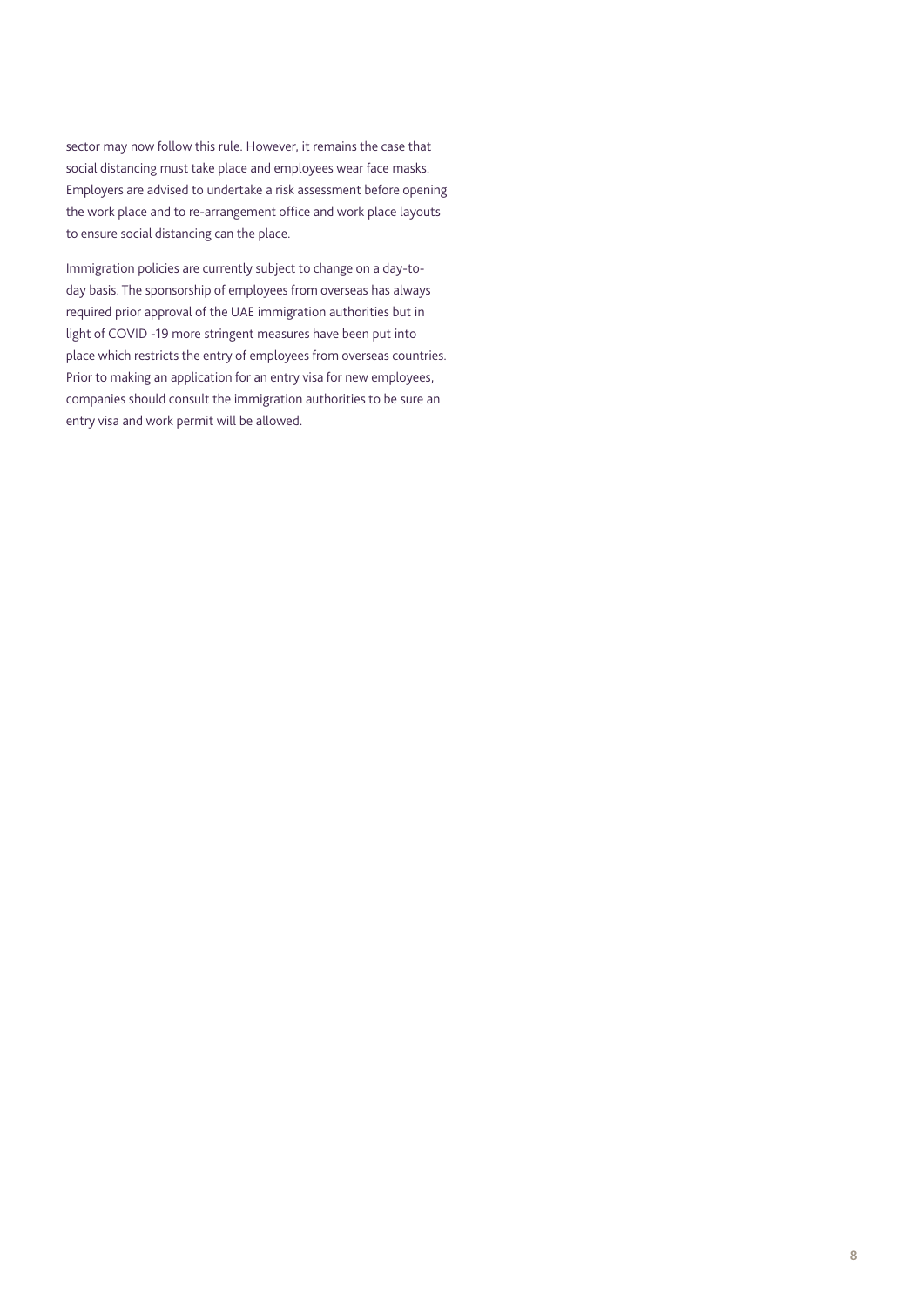### <span id="page-10-0"></span>**RUSSIA**

#### **CONTRACTS**

#### **General overview**

The restrictive measures introduced by the Russian President as a result of the COVID-19 pandemic led to the temporary suspension of business activity in many industries across the country. Application of these measures immediately raised questions about the timely fulfilment of contractual obligations and exemptions from liability for breach of contract.

The Supreme Court of the Russian Federation prepared two Judicial Reviews on the impact of the COVID-19 situation on contractual liability of market participants which, *inter alia*, addressed the following.

#### **Force majeure**

In the absence of a general approach, the courts should decide, on a case-by-case basis, whether the COVID-19 pandemic could be considered a force majeure. Among other factors, the term of the contract, the nature of the unfulfilled obligation, the debtor's good faith and the local COVID-19 related regulations, should be taken into consideration. For example, pursuant to the Moscow Mayor's Decree, the COVID-19 pandemic was declared a force majeure in the City of Moscow; thus, the parties to the contracts which list Moscow as the place of performance are entitled to claim release of liability for contractual breach based on the force majeure clause.

To prove a force majeure event for international transactions, the company should request a respective certificate from the Russian Chamber of Commerce.

#### **Non-working days**

Due to the COVID-19 pandemic, the Russian President declared March 30 - May 11 as non-working days. That, however, cannot be the basis for an extension of the contractual term.

#### **No liability**

A company that is unable to fulfil its contractual payment obligation can be exempted from liability if it proves that, as a reasonable party to the contract, it could not have avoided the adverse financial consequences caused by the restrictive measures during the COVID-19 pandemic.

#### **INSOLVENCY & DIRECTORS' DUTIES**

In accordance with a temporary 6-month moratorium that is in effect until October 2020, creditors cannot file for bankruptcy for the following companies:

- **•** companies that operate in spheres most affected by the COVID-19 pandemic, e.g., catering, non-food retail, mass media and hotels;
- **•** the so-called "systemically important" companies which are major companies in a certain industry or a specific territory approved by the Government; and
- **•** State-owned companies in strategically important sectors of the economy ("strategic companies") which have been designated by the President or the Government.

The following restrictions apply during the moratorium:

- **•** conclusion of agreements outside the scope of the company's normal business activity (e.g., the sale of property) is prohibited, as is the offset of liabilities;
- **•** foreclosure on the pledged property is prohibited;
- **•** payment of dividends to shareholders and division of shares is prohibited; and
- **•** enforcement proceedings against property claims that occurred before the moratorium are suspended.

CEOs are exempt from liability for non-filing for bankruptcy during the moratorium.

#### **GOVERNMENT ECONOMIC SUPPORT**

Payments to social funds. The amount of insurance payments to pension and social funds has been reduced from 30% to 15% for small and medium enterprises.

#### **Lease payments**

Organizations and enterprises that operate in industries affected by COVID-19 can obtain a deferral on lease payments. The lessors who have granted a deferral on the lease payment are entitled to property tax, land tax or personal property tax exemptions on the leased property for the respective period.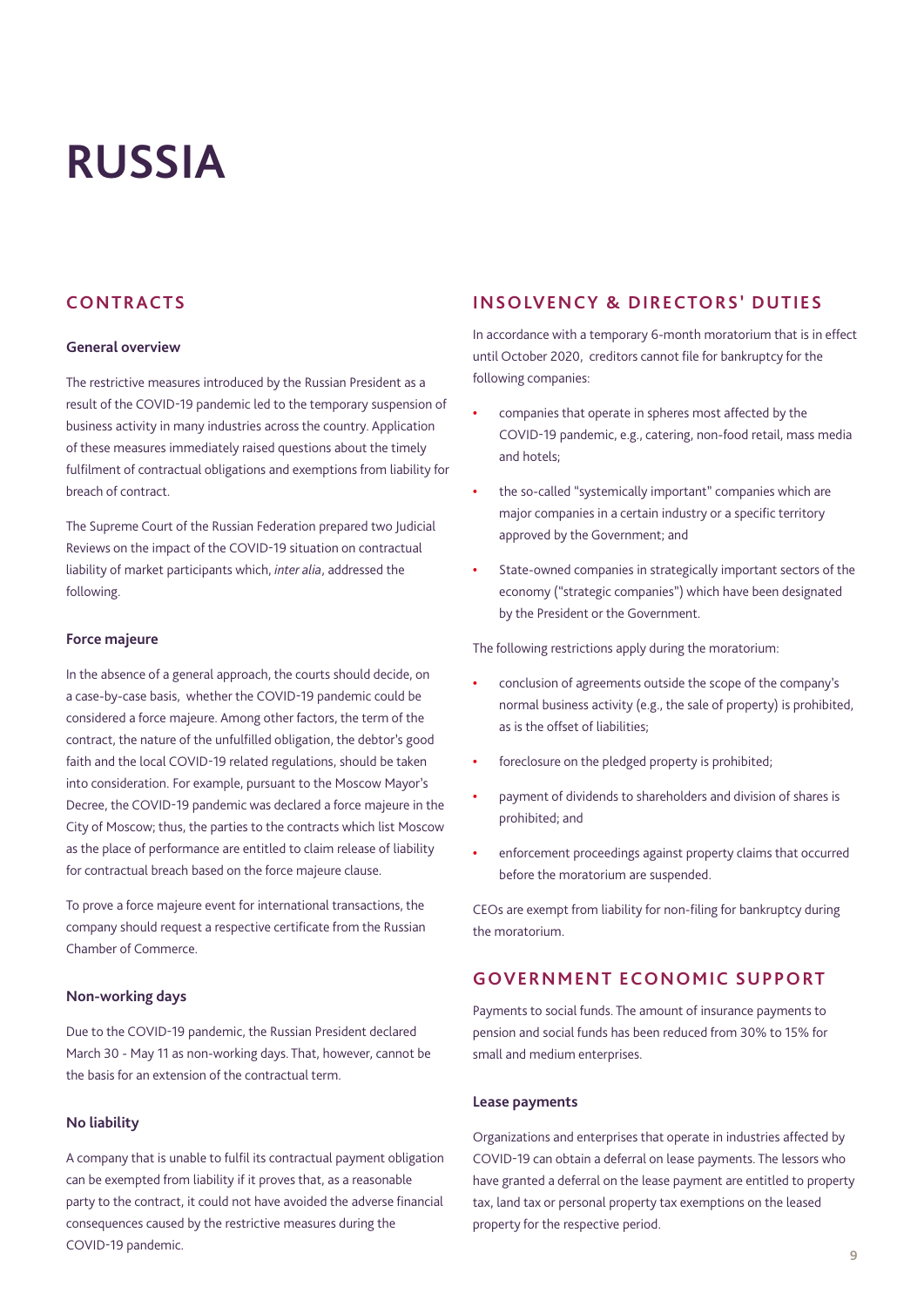#### **Interest-free loans**

Companies in the most affected industries (e.g., hotels, catering and non-food retail) can receive an interest-free 6-month loan to cover the employees' salaries.

#### **License renewals**

Certain types of licences (e.g., subsoil and telecom) are automatically renewed for one year.

#### **Tax holidays**

The Government has allowed a deferred payment of the taxes including CIT, corporate property tax and land tax for companies in the most affected industries.

#### **Support for "systemically important" companies**

Support measures for "systemically important" companies are available only to companies with a foreign share not exceeding 50%.

In addition to the abovementioned measures, "systemically important" companies are entitled to receive:

- **•** subsidies to cover production costs, as well as Government guarantees for restructuring of existing or new loans and bonded loans; and
- **•** loans at preferential rates (also available for their subsidiaries and parent companies).

#### **EMPLOYMENT**

#### **Staff redundancy**

The grounds for layoff have not changed during the COVID-19 pandemic. The Russian Labor Code allows dismissal of employees on certain legal grounds including dissolution of the organization, staff reduction due to organizational and technological changes, etc. No new grounds have been added because of COVID-19 and employers are obligated to adhere to the strict legal restrictions when it comes to reducing the number of employees.

Employers are now obligated to post information about a planned dissolution, staff redundancy or termination of employment contracts on the State-run website.

#### **Short-term work**

Although dismissal of employees is not possible because of the economic downfall that has resulted from COVID-19, the Labor Code allows for the introduction of reduced working hours with a proportional reduction of the employees' compensation.

#### **Safety measures**

Employees are entitled to refuse to perform work that threatens their lives and health, such as working in an office during the quarantine or taking business trips to locations where the epidemiological situation is unfavourable.

#### **Remote work**

In light of the COVID-19 pandemic, most employers were forced to suspend work in the offices and transfer their employees to remote work. However, even if an employee cannot shift to remote work or be sent on paid leave, employers are still obligated to compensate these employees for their idle hours.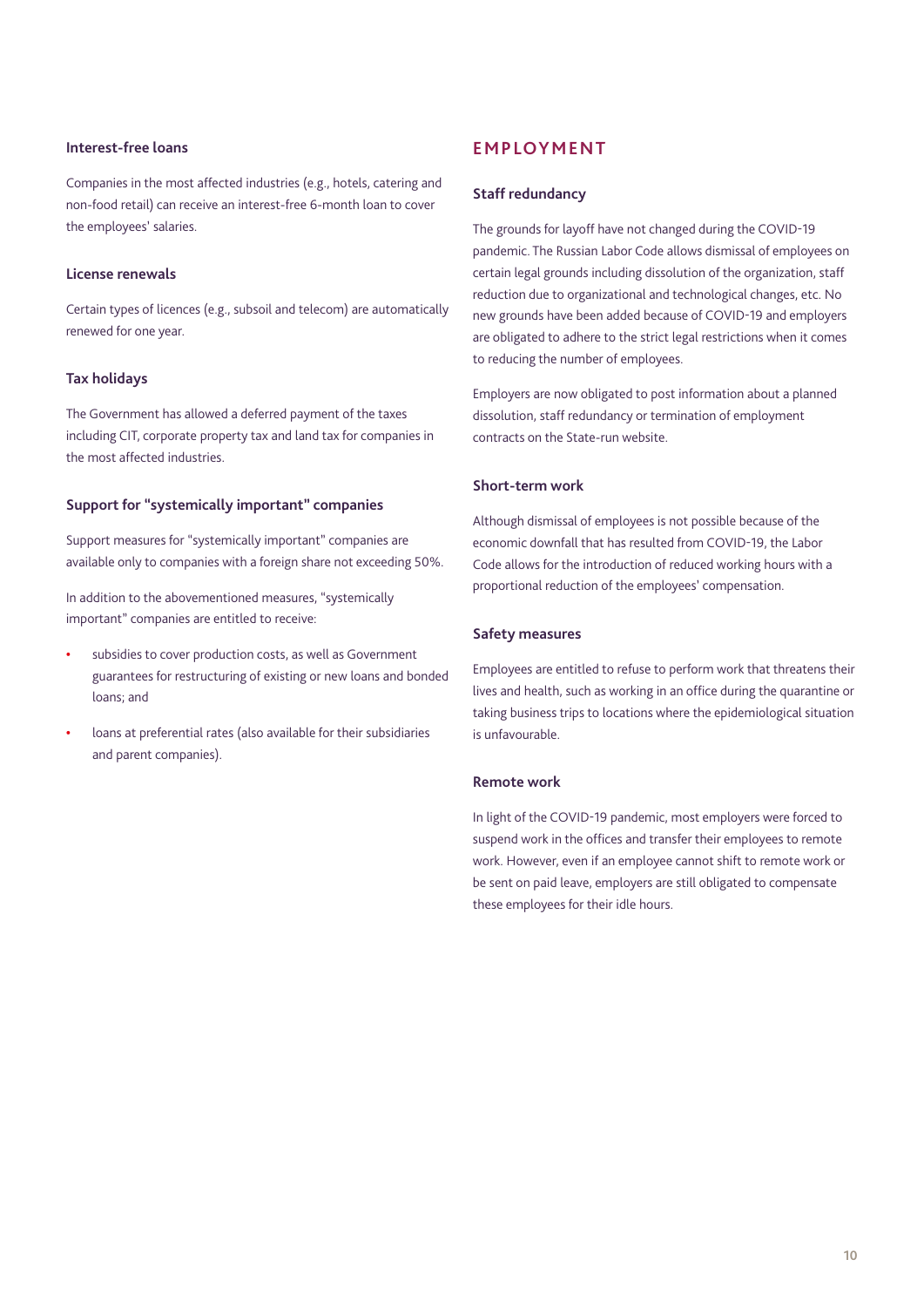### <span id="page-12-0"></span>**SINGAPORE**

#### **CONTRACTS**

#### **COVID-19 (Temporary Measures) Act 2020 (the "Act")**

The Act was passed on 7 April 2020 and provides temporary relief to businesses and individuals by applying retroactively and covering contractual obligations performed on or after 1 February 2020. The measures under the Act will be in place for a period of six months from the commencement of the Act (i.e., until 6 October 2020) and applies to the following contracts:

- **•** loan facilities granted by a bank or finance company to enterprises where the loans are fully or partially secured against commercial or industrial immovable property, plants, machinery or fixed assets located in Singapore;
- **•** supply or construction contracts;
- **•** hire-purchase agreements or conditional sales agreements over any plant, machinery, fixed asset or commercial vehicle in Singapore;
- **•** contracts for provision of goods and services for events;
- **•** contracts related to tourism or the promotion of tourism in Singapore; and
- **•** leases or licences of non-residential immovable property.

#### **Eligibility**

The temporary relief from repayment obligations to a bank or finance company is only available to enterprises established and carrying on business in Singapore with a turnover not exceeding S\$100 million in the latest financial year, and which are at least 30% owned by citizens of Singapore or permanent residents of Singapore or both.

#### **Avoiding the cliff**

The Monetary Authority of Singapore (the "MAS") announced on 16 July 2020 that they are in discussions with financial institutions on how borrowers can gradually resume repayments on the above obligations, while avoiding a cliff effect when the above measures draw to a close. Details will be announced at a later date.

#### **INSOLVENCY & DIRECTORS' DUTIES**

#### **COVID-19 (Temporary Measures) Act 2020**

The Act further amends the insolvency and bankruptcy regime in Singapore by making the changes set out below.

- **•** For companies The monetary threshold for a corporate insolvency is increased from S\$10,000 to S\$100,000.
- **•** For individuals The monetary threshold for personal bankruptcy is increased from \$15,000 to \$60,000. In addition, an individual's applicability for a debt repayment scheme, in order to avoid bankruptcy, is increased from \$100,000 to \$250,000.
- **•** The period to respond to a statutory demand from a creditor before the presumption of insolvency will arise is increased from 21 days to 6 months.

All directors shall be temporarily relieved from their obligations to prevent their companies trading while insolvent if the debts are incurred in the company's ordinary course of business and during the period that the Act is in effect. However, it should be emphasised that directors will remain criminally liable if such debts are incurred fraudulently.

#### **GOVERNMENT ECONOMIC SUPPORT**

Government measures to support businesses during the COVID-19 crisis include the following:

- **•** Enhanced Productivity Solutions Grant ("PSG") (Effective date/ duration - The support level of 80% is applicable from 1 April 2020 – 31 December 2020) - The PSG provides funding support to enterprises for the adoption of off-the-shelf productivity solutions and equipment that have been pre-approved by the Government, at a maximum support level of 80% (up from 70%).
- **•** Financial Sector The MAS had announced a S\$125 million package to help financial institutions and fintech companies to strengthen long-term capabilities.
- **•** Aviation Sector The Ministry of Finance has announced a S\$350 million package to support the aviation sector in the forms of rebates and waiver of charges.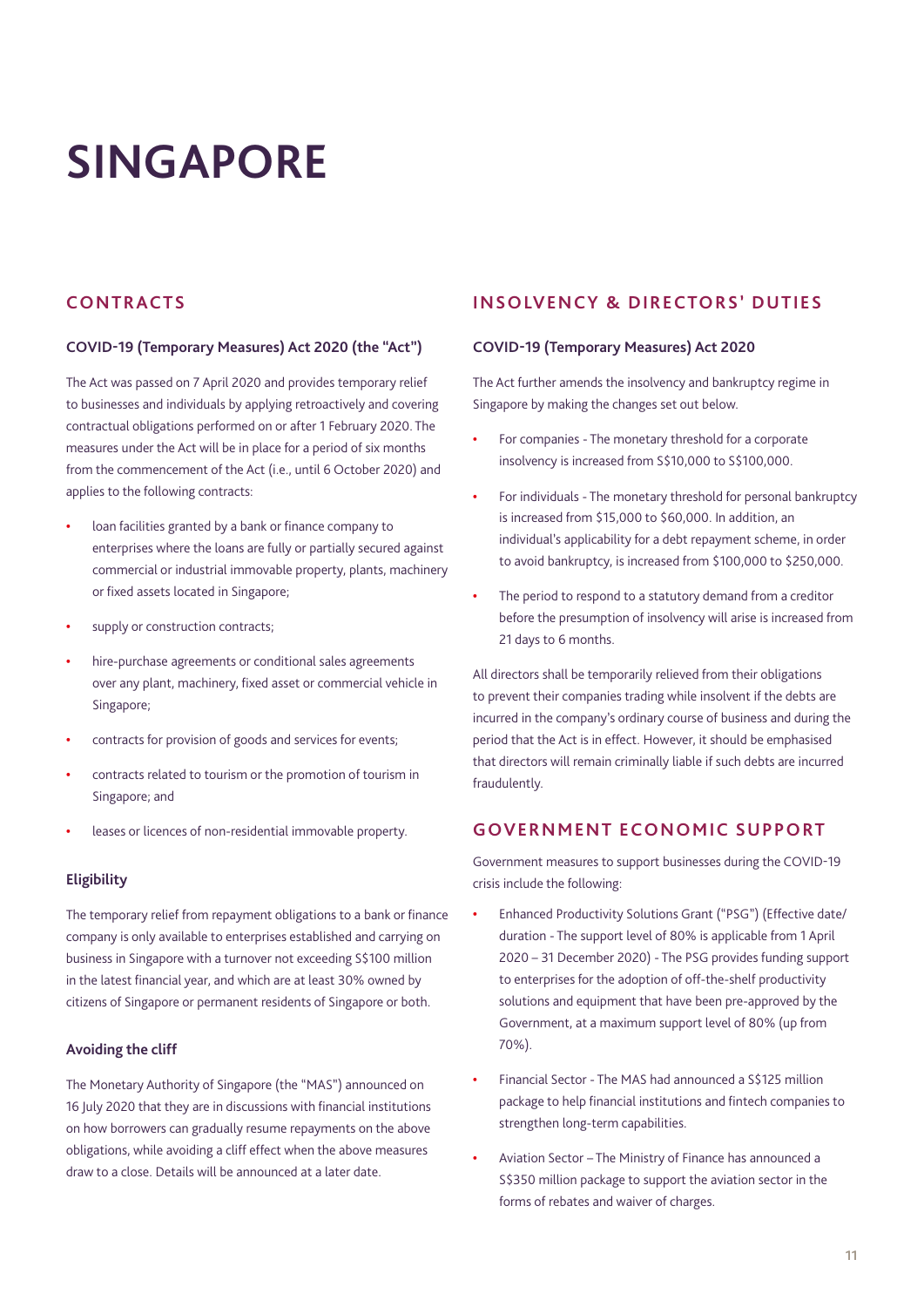**•** Enhanced SMEs Go Digital Programme (Effective date/duration: 1 April 2020 – 31 December 2020) - SMEs can receive funding support for the adoption of preapproved digital solutions through the PSG. The expanded scope of pre-approved solutions from 1 April 2020 to 31 December 2020, will cover online collaboration tools, virtual meeting and telephony tools, queue management systems and temperature screening solutions.

#### **EMPLOYMENT**

On 17 July 2020, the Ministry of Manpower issued the following advisory on work environments, salary and leave arrangements:

- **•** Opening of Offices All designated lower risks businesses were able to reopen their businesses with effect from 19 June 2020, provided that safe management measures (including the wearing of face masks while in the office) are implemented.
- **•** Cost-Saving Measures Companies that have been adversely affected by COVID-19 and have worked out cost-saving measures with their employees and unions may continue applying such arrangements.
- **•** Full Time Work Employees who have continued to work fully must continue to be paid their prevailing salaries and benefits.
- **•** Excess Manpower– Businesses that take time to resume full operations or need to trim their manpower because of excess capacity are encouraged to take a long-term view of their manpower needs and, where necessary, to implement the costsaving measures outlined in the Tripartite Advisory on Managing Excess Manpower and Responsible Retrenchment (TANEM).
- **•** Second Job Where employees are affected by a loss of income, employers are encouraged to allow and support their employees in taking a second job (part time or temporary job with another employer).
- **•** Notification to Ministry of Manpower Companies with at least 10 employees who implement cost-saving measures that result in the loss of 25% or more of any employee's salary, should notify the Ministry of Manpower of such measures.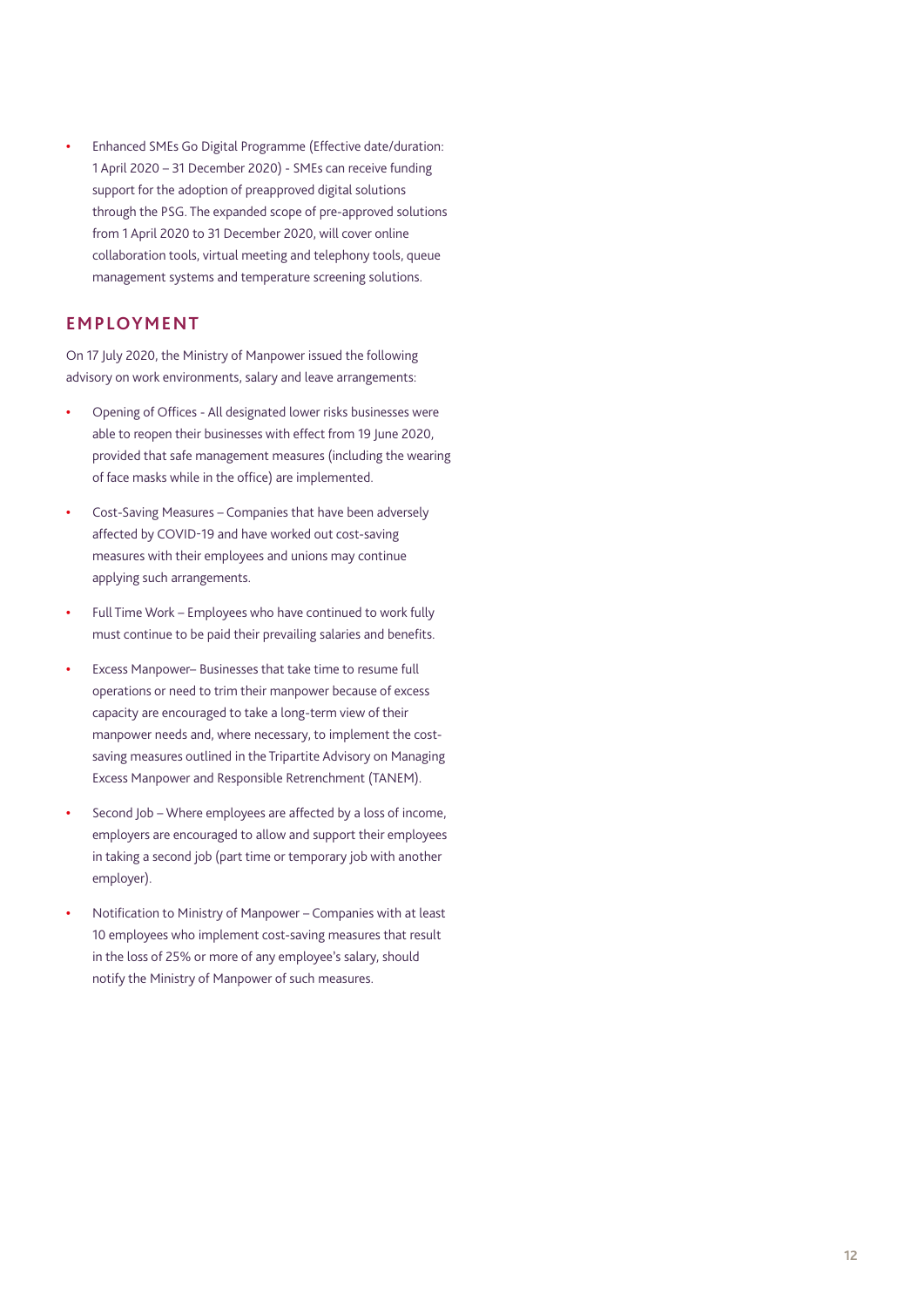### <span id="page-14-0"></span>**CHINA**

#### **CONTRACTS**

Further to the COVID-19 global epidemic crisis generally turning into a global economic crisis, there has been a surge in contractual disputes in China over the past few months, including defaults in deliveries and/or payments. Chinese law provides for different legal bases to either revise or enforce contracts in difficult times, mainly: force majeure, hardship or principle of fairness.

Nevertheless, the chances of winning a litigation or arbitration are low in practice if there isn't any written contract duly signed between the parties and/or proper documentation issued by the defendant itself. It is all the more important nowadays, when doing business in China, to conduct some preliminary due diligence on suppliers or clients, as well as to conclude a written contract with detailed provisions in bilingual English/Chinese versions. This not only helps from a strict legal point of view in case of litigation, but also allows the parties to reach a better understanding of each other's expectations and it may hopefully prevent disputes from occurring.

#### **INSOLVENCY & DIRECTORS' DUTIES**

Shareholders of companies incorporated in China may want to end their operations because of the epidemic outbreak, global economic crisis or for other reasons. Irrespective of the reasons, they cannot simply walk away. If they did creditors could go after the assets not only of the company, but also of its shareholders by "piercing the corporate veil" with the support of the local People's Court.

The directors and legal representative of bankrupt companies can also face personal liability in China if the closure procedures have not been properly conducted from legal, tax and administrative perspectives.

Our local team can find a tailored solution for your situation, restructure debts, take or release securities, advise on corporate governance, and mitigate risks of penalties for the company and its executives.

#### **GOVERNMENT ECONOMIC SUPPORT**

As part of the economic stimulus package, the State Council and different local Governments have issued preferential policies for companies, including the following:

- **•** Social insurance waiver of employer's contributions to basic old-age, unemployment and work-related injury social insurances for SMEs by 31 December 2020. Companies whose production and operation is seriously difficult may apply to postpone payment of social insurance premiums for no more than 6 months in principal without late fees being charged.
- **•** Corporate income tax postponement of deadlines for filing tax returns and payments, and the ability to carry forward losses up to 8 years instead of 5 for companies in sectors specially hit by the COVID-19 crisis (tourism, catering, transport etc.).
- **•** VAT reduction or exemption of VAT for key emergency supplies and services.
- **•** Customs duties facilitation of clearance for the import of medical goods, and the postponement of special tariffs against US products.
- **•** Subsidies for online training of employees.

It is worth noting that according to the new Foreign Investment Law (in force since 1 January, 2020), foreign invested enterprises can legally enjoy these subsidies under the same conditions as Chinese owned enterprises, thanks to the new principle of national treatment.

#### **EMPLOYMENT**

Employers have the duty to promptly adapt to new COVID-19 outbreaks. For example, when the number of new cases exploded in June at the Beijing Xinfadi market, five related authorities of Beijing jointly issued a notice on 14 June 2020, requiring that employers prevent employees coming back to the work place for several weeks if they had been to the Xinfadi market on or before 30 May 2020. Moreover companies need to be careful in handling their employees' personal and health information. In accordance with local laws and regulations, employers actually have the obligation to collect employees' personal information for COVID-19 prevention purposes. However, employers must also follow basic principles related to data collection, such as notification and consent, minimum and necessary, and security and confidentiality. Employers also need to consider if they are compliant when transferring personal data and especially health information from subsidiaries in China to headquarters abroad.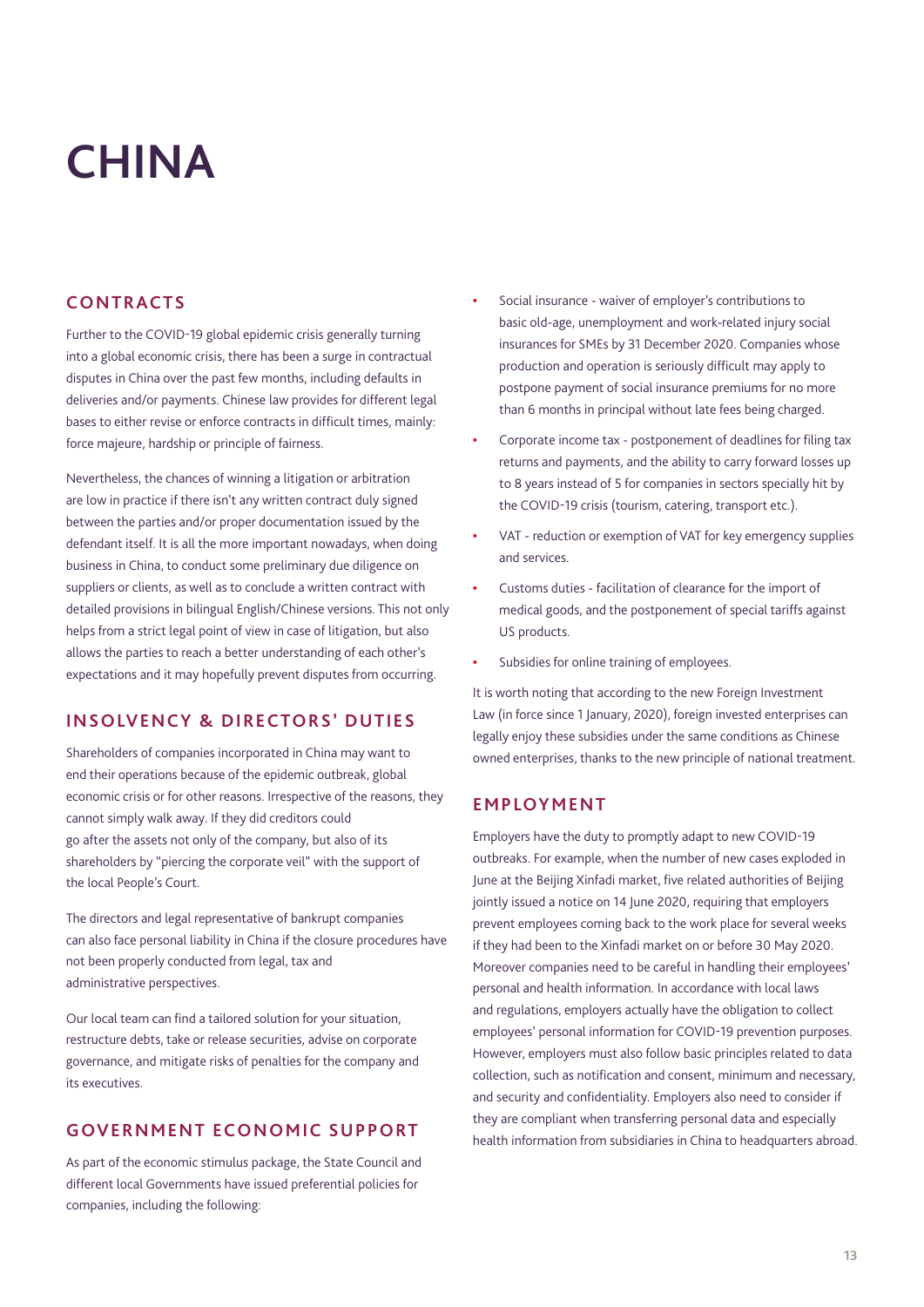### <span id="page-15-0"></span>**CANADA**

#### **CONTRACTS**

The pandemic is generating a host of new legal disputes, including class actions. Class action activity in the first few months of the pandemic already includes:

- **•** privacy claims (e.g., alleging failure of a video-conferencing platform to protect personal information);
- **•** personal injury claims (e.g., alleging failure to protect against COVID-19);
- **•** employment claims (e.g., for mass layoffs, unsafe working conditions);
- **•** securities disclosure claims (e.g., alleging failure to disclose the effect of the pandemic on the organization in a timely fashion);
- **•** consumer protection claims (e.g., for not refunding payments relating to purchases that could not be fulfilled); and
- **•** insurance claims (e.g., for not providing coverage for certain types of losses);

The range of class actions that COVID-19 is generating will continue to grow. Successfully defending some of these class actions will be vital for the organization being targeted - that is, the significance of the claim may be such that the survival of the organization depends on either successfully defending against it, or negotiating a compromise resolution that allows the organization to continue. The leverage for class counsel, and the determination of defendants, are heightened.

The pandemic is also producing a range of new inter-party commercial disputes, such as novel force majeure claims affecting supply chain and construction contracts, claims through which buyers seek to terminate corporate acquisition agreements based on material adverse effect clauses, interim operating covenants, bring down requirements or other alleged breaches, whistleblower suits relating to improper receipt of Government funds, and cybersecurity claims, among a variety of others.

Many of these claims will likewise be of heightened importance for defendants (businesses), for at least two reasons. First, less material disputes are now more likely to be resolved at the business level, given cash scarcity, a less efficient justice system and the need to

prioritize business continuity. Second, the pandemic is generating "bet the farm" litigation at a higher rate. The breaches of material contracts are more frequent; the dollar values of the losses are higher.

A related trend in the non-class action litigation space may be increased use of private arbitration and other alternative dispute resolution mechanisms outside the traditional court process. In the short term, this consequence is arising from the shutting down of the court system. In the longer term, it is expected that some commercial parties will prefer private dispute resolution, with the goal (if not always the effect) of expediting the process, controlling the costs, and achieving greater certainty of outcome.

Outside counsel can help companies manage potential litigation issues by being proactive with trends and being prepared to assist with the relevant issues: To help our clients anticipate and protect against the threat of litigation in these already difficult times, we are monitoring all COVID-19 related litigation filings and assembling the collective knowledge and experience of our lawyers across Gowling WLG's global practices, sectors and jurisdictions in order to anticipate future trends, and proactively partner with our clients.

#### **The supply chain**

Supply chain disruptions may lead to contractual disputes and defaults. Many contracts have lengthy schedules to accompany boilerplate clauses. It may be the case that technical issues or defaults could provide options for the parties, which may include the option to terminate the contract. Companies should take care before terminating a contract, as there may be significant legal risks associated.

Global value chains (GVCs) have become increasingly vulnerable to systemic disruptions, including environmental, geopolitical, and economic shocks. Such supply chain disruptions are especially costly, as they create what is known as the "domino effect", in which the effects of risk spread along the value adding processes along the supply chain, affecting more than one chain link and hindering their performance temporarily.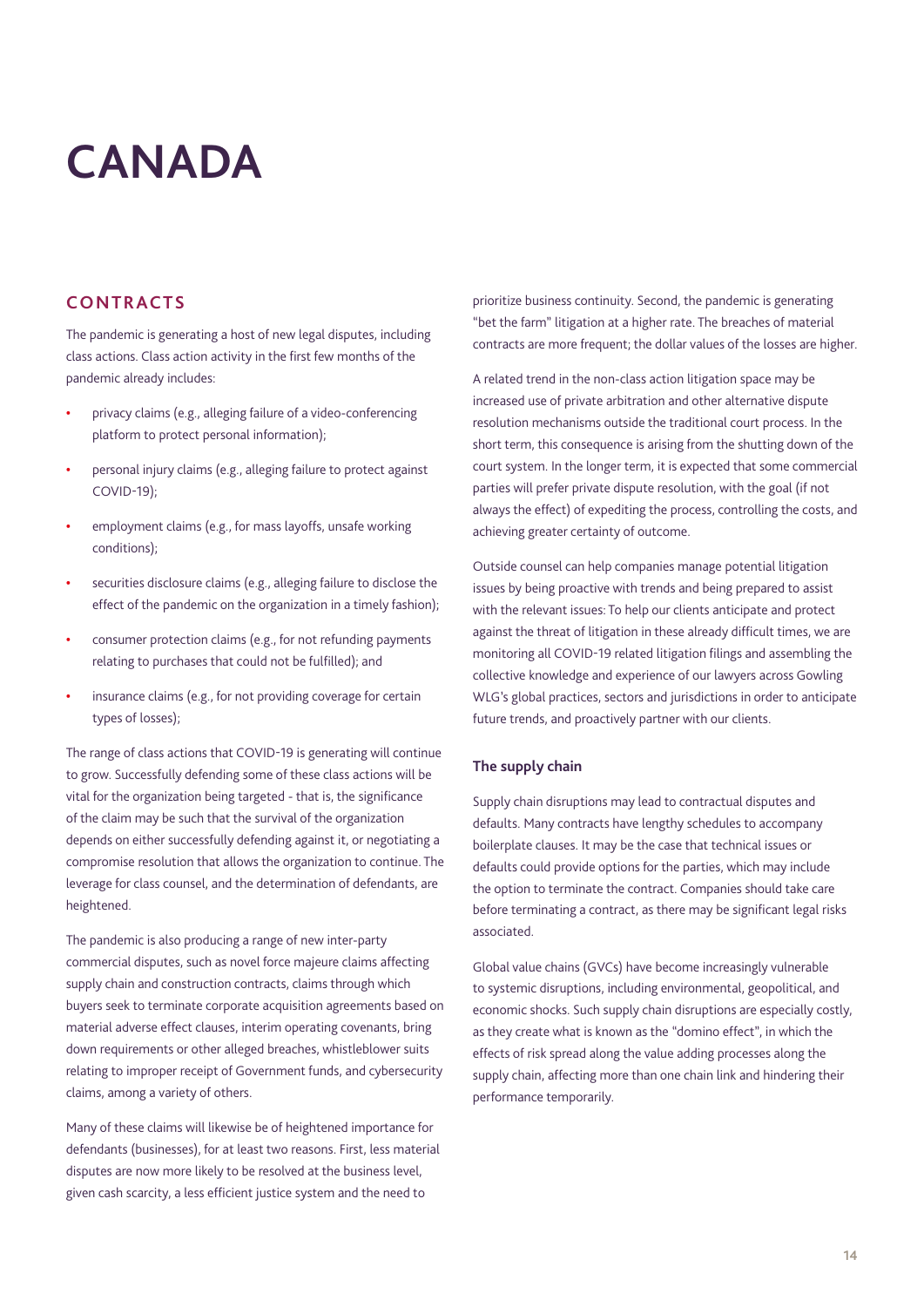#### **INSOLVENCY & DIRECTORS' DUTIES**

The two key duties of Canadian directors – (1) a fiduciary duty to act honestly and in good faith with a view to the best interest of the corporation; and (2) a duty of care to make reasonable business decisions in light of all the circumstances – have not changed in the context of the COVID-19 pandemic.

Amidst the COVID-19 pandemic, directors have greater difficulty discharging these two duties due to the conflicting interests of corporate stakeholders and the need for directors to act very quickly on limited available information. Further complicating the ability of directors to discharge their duties is the influx of [Government relief](https://gowlingwlg.com/en/insights-resources/guides/2020/covid-19-government-relief-programs-guide/)  [programs for which corporations can apply](https://gowlingwlg.com/en/insights-resources/guides/2020/covid-19-government-relief-programs-guide/).

Insolvency is of particular concern for directors coming out of COVID-19. Generally, directors face a heightened risk of personal liability if their corporation conducts business while insolvent; and COVID-19 has accelerated the usual timeline that corporations enter insolvency. It is imperative that directors are aware of their liquidity status.

Coming out of COVID-19, directors must ensure that the corporation is only operating if it can meet its financial liabilities as they become due and there is a reasonable expectation of newly incurred obligations being satisfied. The decisions directors make should balance short-term liquidity needs with long-term viability considerations; in particular, directors should seriously consider the relief options available to corporations through the federal and provincial Governments or through various stakeholders and lenders. Directors should take measures to protect the corporation by seeking legal advice. Finally, directors should also take measures to protect themselves from personal liability by retaining independent legal counsel.

#### **GOVERNMENT ECONOMIC SUPPORT**

Canada's COVID-19 Economic Response Plan includes a number of measures designed to support businesses emerging from this challenging period. Many of these programs are intended to have a lasting effect as we emerge from the lockdown, and are still accepting applications. The federal Government's COVID-19 Economic Response Plan represents nearly 14% of the gross domestic product. For a fiscal breakdown of the federal programs offered, see the [Government of Canada's Economic and Fiscal Snapshot](https://www.canada.ca/en/department-finance/services/publications/economic-fiscal-snapshot.html).

The key Government economic supports in place to assist businesses emerging from lockdown measures include:

#### **Canada Emergency Response Benefit (CERB), Canada Emergency Wage Subsidy (CEWS), and Large Employer Emergency Financing Facility (LEEFF)**

CERB provides financial support to employed/self-employed Canadians affected by COVID-19 by providing a direct payment to eligible Canadians. CERB has been extended to October 3, 2020 and currently provides \$500 CAD per week for a maximum of 24 weeks.

CEWS provides eligible employers with a wage subsidy to help employers retain employees. CEWS has been extended to December 19, 2020 and currently provides subsidy based on the employer's revenue reduction percentage.

LEEFF provides bridge financing to large for-profit businesses – with the exception of those in the financial sector – and certain not-forprofit businesses, with annual revenues of \$300 million CAD or higher.

#### **Business Credit Availability Program (BCAP) and Canada Emergency Business Account (CEBA)**

BCAP offers additional credit support to small and mediumsized businesses across all sectors. Through this program, Export Development Canada and the Business Development Bank of Canada are working with private sector financial institutions to provide direct lending of up to \$60 million CAD per company and guarantees of up to \$80 million CAD.

CEBA provides small businesses up to \$40,000 CAD in interestfree loans to support non-deferrable costs during the COVID-19 pandemic. Applications are accepted until 31 August 2020.

#### **Canada Emergency Commercial Rent Assistance (CECRA)**

CECRA provides unsecured, forgivable loans worth 50% of the value of rent received from small business tenants to eligible commercial property owners. To be eligible for CECRA, commercial property owners must rent to impacted small business tenants, and enter into a legally binding rent reduction agreement for the period of April – July 2020, that reduces the small business tenant's rent by at least 75%.

#### **Tax relief**

The Canada Revenue Agency has extended the payment date of income tax for corporations and self-employed individuals to August 31, 2020. Penalties and interest on such payments will not accumulate during this deferral period. Businesses can defer the payment of the Goods and Services Tax/Harmonized Sales Tax and customs duties owing on their imports until June 30, 2020.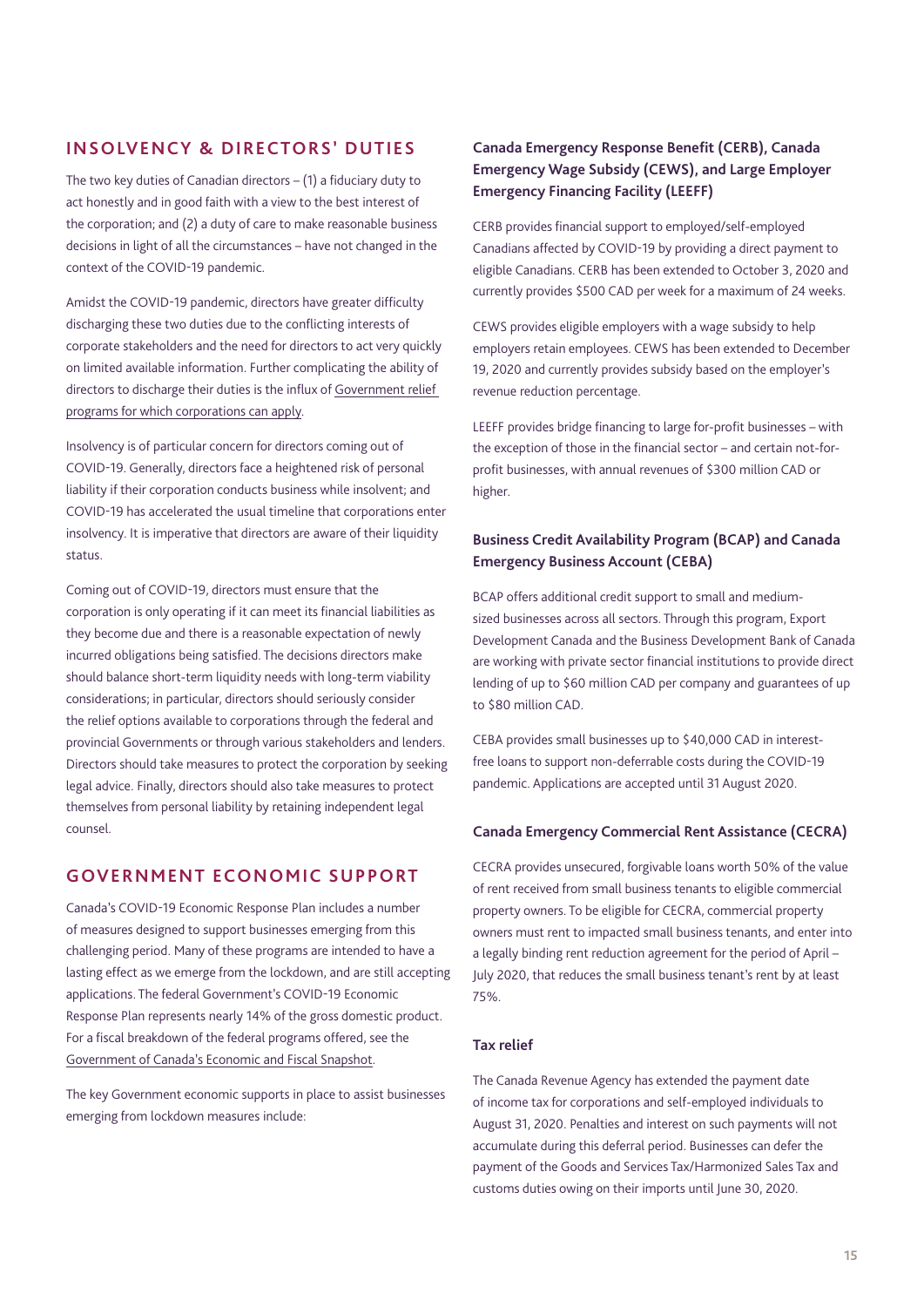#### **Industry-Specific programs and provincially implemented programs**

The Government of Canada has announced a number of industryspecific measures for businesses operating in specified sectors, often operating in collaboration with the Provinces.

For a detailed breakdown of industry or province-specific programs, visit Gowling WLG (Canada) LLP's [COVID-19: Guide to Federal and](https://gowlingwlg.com/en/insights-resources/guides/2020/covid-19-government-relief-programs-guide/)  [Provincial Relief Programs](https://gowlingwlg.com/en/insights-resources/guides/2020/covid-19-government-relief-programs-guide/).

#### **EMPLOYMENT**

Provincial Governments have started phased openings in all jurisdictions. There are detailed sector-specific requirements regarding health and safety precautions that must be undertaken. Common measures include graduated return-to-work measures, temperature screening, mandatory use of masks, social distancing, hand-washing/sanitizers and self-monitoring. Certain employers have had to reconfigure their workplaces, including reconfiguring work stations and factory floors, closing or limiting common spaces, installing plexiglass/glass screens, and improving air ventilation.

In almost all jurisdictions, public health authorities are able to test anyone needing or wanting a test on a same-day basis, although results may take 24 to 48 hours. Various jurisdictions are supplementing the usual contact tracing measures with a variety of apps, which has raised many privacy concerns.

Back to work efforts have been impeded by the lack of day care and other forms of child care, such as summer camps. Many parents are finding it impossible to balance childcare responsibilities and their obligation to return to work. Given that CERB benefits pay up to \$500 CAD/week, many parents are choosing not to return to work. Parents are entitled to Government-protected leave to take care of minor children.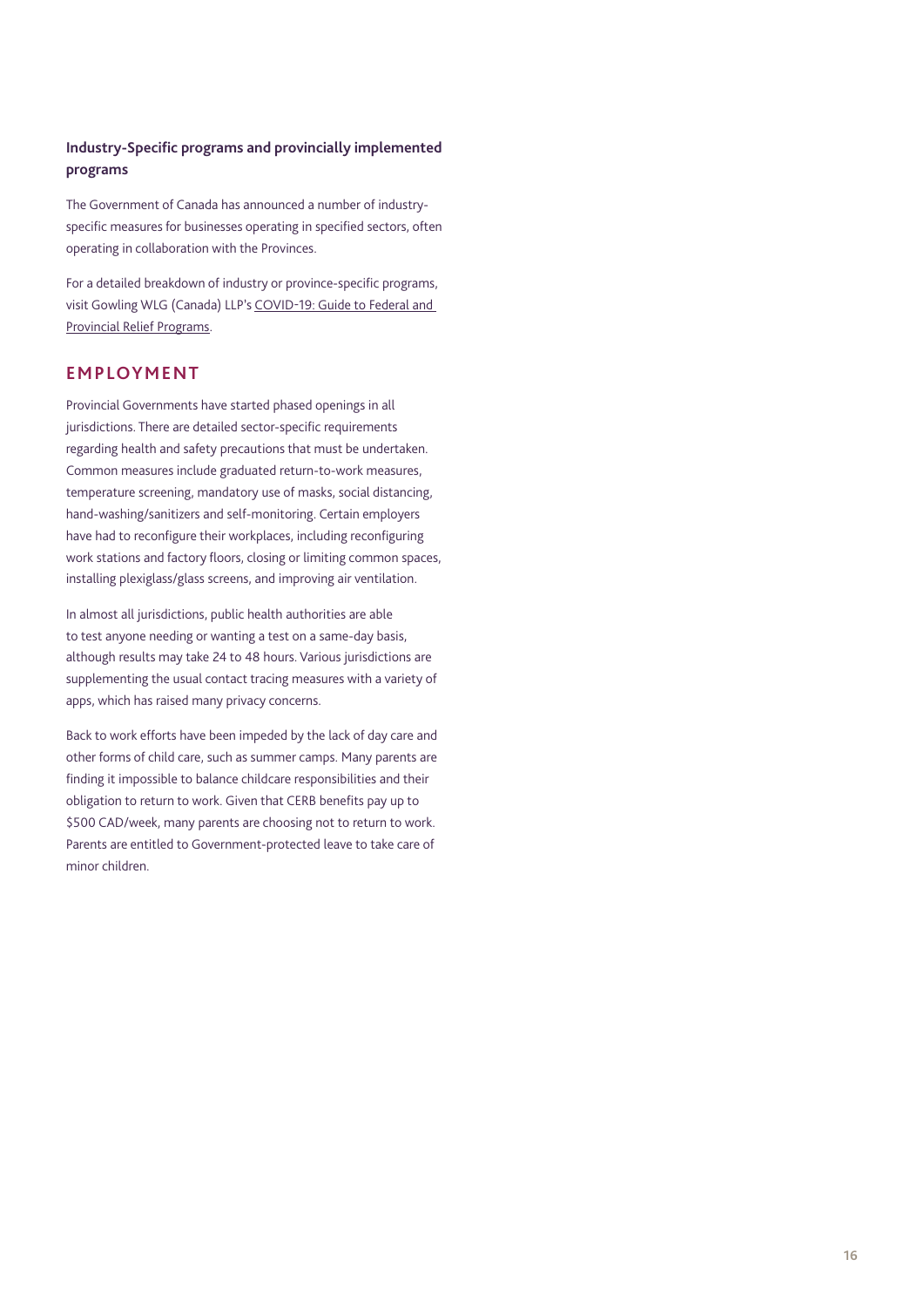## <span id="page-18-0"></span>**KEY CONTACTS**

#### **SUNIL KAKKAD**

**Partner - UK**

- $\begin{array}{cc} \begin{array}{cc} \end{array} \end{array}$  +44 20 7759 6584
- $\Box$ +44 7836 284603
- [sunil.kakkad@gowlingwlg.com](mailto:sunil.kakkad%40gowlingwlg.com?subject=)



#### **SIMON LOWE**

**Partner - France**

- +33 1 42 99 35 75  $\overline{\mathbf{C}}$
- $\Box$ +33 6 85 73 46 80
- **X** [simon.lowe@gowlingwlg.com](mailto:simon.lowe%40gowlingwlg.com?subject=)



#### **TIM CASBEN**

**Partner - UAE**

- $\begin{array}{cc} \begin{array}{cc} \end{array} \end{array}$  +971 4 437 5111
- $\Box$ +971 50 240 2718
- **X** [tim.casben@gowlingwlg.com](mailto:tim.casben%40gowlingwlg.com?subject=)



#### **YULIA YARNYKH**

**Partner - Russia**

 $\begin{array}{r} \begin{array}{cc} \end{array} \end{array}$  +7 495 502 12 59 [yulia.yarnykh@gowlingwlg.com](mailto:yulia.yarnykh%40gowlingwlg.com?subject=)



#### **CHOON LENG TAN**

**Partner - Singapore**

- $\blacktriangleright$ +65 6521 3586
- $\Box$ +65 8168 4311
- $\bowtie$  [choonleng.tan@jurisasiallc.com](mailto:choonleng.tan%40jurisasiallc.com?subject=)

JurisAsia LLC is an independent Singapore law firm exclusively associated with Gowling WLG

### **WENDY WAGNER**

**Partner - Canada**





#### **VIVIAN DESMONTS**

**Partner - China**

- +86 20 3810 3783
- $\Box$ +86 136 6007 1329
- [vivian.desmonts@gowlingwlg.com](mailto:vivian.desmonts%40gowlingwlg.com?subject=)